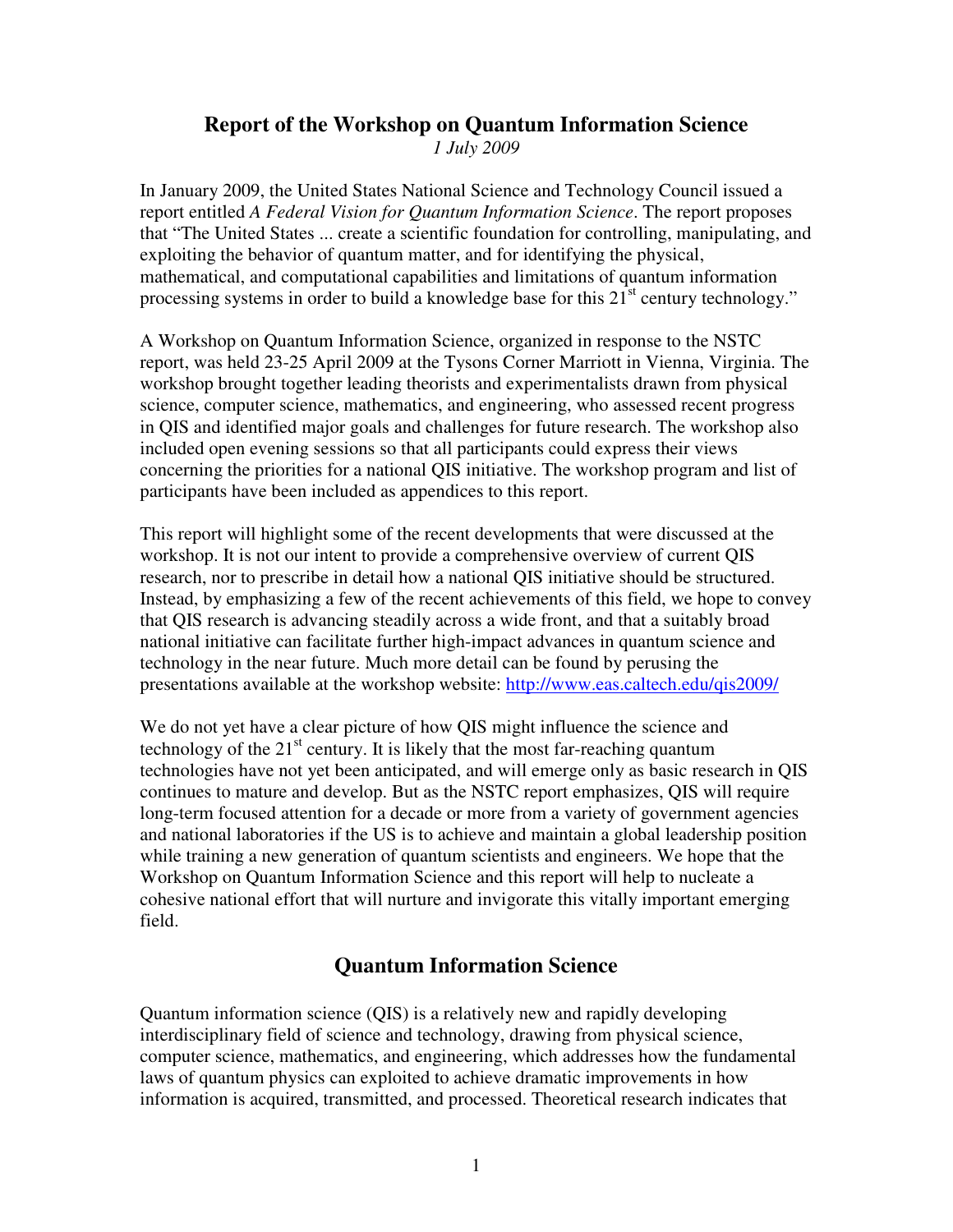large-scale quantum computers, if and when they can be developed, will be capable of solving some otherwise intractable problems with far-reaching applications to, for example, cryptology, materials science, and medicine. Experimental efforts to manipulate quantum states, while still lagging far behind theoretical aspirations, are achieving steadily improving results using a variety of physical systems, such as atoms, molecules, photons, spins of electrons and nuclei, superconducting circuits, and mechanical oscillators.

While large-scale general purpose quantum computers are probably still decades away, the technological and scientific impact of QIS research is already becoming apparent. Quantum information processing is being exploited in some of the world's most accurate clocks, and in magnetic sensors that achieve an unprecedented combination of sensitivity and spatial resolution. Tools from atomic physics are being harnessed to simulate models of quantum many-body physics that are beyond the reach of today's digital computers. Perhaps most significantly, QIS is forging fruitful links among disparate fields; for example, insights from fundamental computer science are deepening our understanding of the foundations of quantum physics, and of the strongly correlated quantum systems studied by condensed matter physicists.

Increasingly, continued progress in experimental QIS research will hinge on advances in engineering of materials, devices, and systems. Some of these engineering challenges are closely related to the problems faced by today's information industries, which have pressing needs for reconfigurable, parallel, fault-tolerant architectures with low power consumption. We can expect a gradual convergence of quantum and classical systems engineering, though each will retain its own distinctive flavor.

Despite the clear relevance of QIS to national security and economic competitiveness, unsteady support from US government agencies has discouraged some young scientists from entering and remaining in the field, and has contributed to a "brain drain" in which some of the most able and successful researchers working in the US have been attracted to institutions elsewhere, for example in Canada, Europe, Asia, Australia, and Israel. This problem is further exacerbated by the profoundly interdisciplinary character of QIS research, which has the unfortunate consequence that hiring committees at US universities find it difficult to make thoughtful comparisons between QIS faculty candidates and other candidates working closer to the mainstream of their home disciplines.

A national initiative providing stable merit-based support for broad multidisciplinary curiosity-driven basic QIS research will help to reverse the brain drain, stimulate faculty hiring, and encourage talented young scientists to follow their hearts by committing to careers in QIS. Though one important function of a national program will be to provide badly needed QIS-trained people for mission-focused projects and for industry, an emphasis on broad curiosity-driven basic research is vital for several reasons. First, QIS is a young field where fundamental new discoveries could launch currently unforeseen quantum technologies. Second, beyond its technological potential, QIS is already generating penetrating insights with profound intellectual value concerning the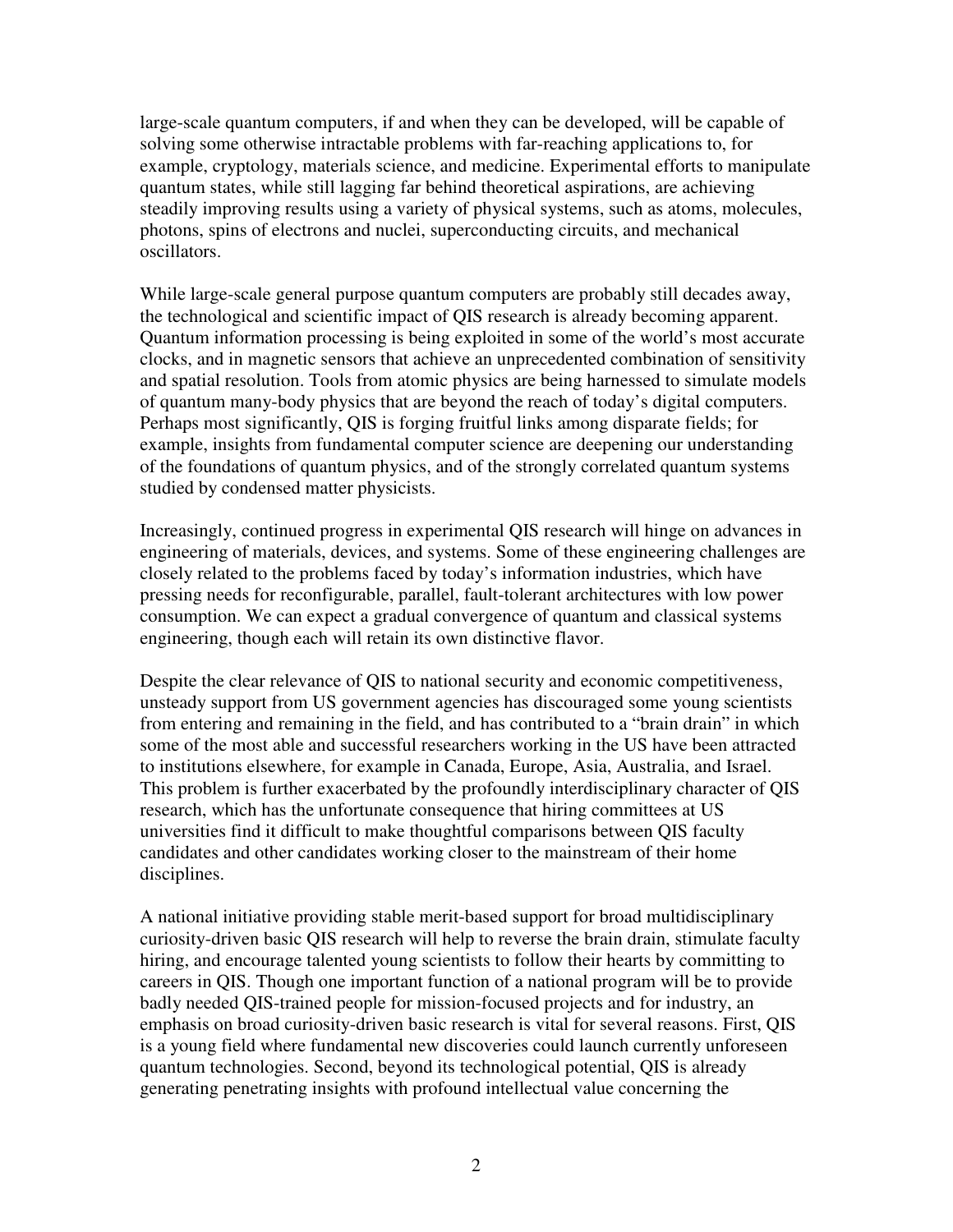foundations of computation and physical science. And third, the best way to attract the brightest young people to QIS research is to give them the freedom to pursue the scientific challenges that they find most exciting.

Various government agencies, each with its own mission, goals, and culture, will have a stake in QIS research. By providing more avenues for innovative ideas to find an appropriately supportive home, the existence of diverse autonomous funding agencies can be a virtue, for US science in general and for QIS in particular. But to manage a national QIS initiative effectively, the agencies involved should maintain regular contact, and seek consensus concerning how a well balanced overall investment strategy can best serve the long-term national interest.

We anticipate that many developments in QIS will continue to be driven by individual investigators working at universities. But an important role can also be played by larger centers, which encourage excellence, promote multidisciplinary activity, and compete effectively for the best people against aggressive international competition. Industry and national laboratories, which can support big projects with infrastructure not accessible at most universities, also have a unique role to play. Whatever the research venue, graduate and postdoctoral fellowships funded as part of a national QIS initiative can help to fuel progress.

We also expect QIS to have an extensive impact on science and engineering education, at all levels. QIS researchers require training in a wide variety of disciplines, including mathematics, computer science, information theory, theoretical and experimental physics, chemistry, materials science, and systems engineering. We anticipate that students will increasingly view QIS not as an abstruse specialty to be encountered late in their educations but as a unifying principle connecting a wide variety of physical systems and tools for manipulating them. A course focusing on the core concepts of QIS can be accessible to science and engineering students at an early undergraduate level. Appropriately modified, it could even be taught in high school, exposing a new generation to a thrilling scientific and engineering adventure.

Bright young scientists are attracted to QIS because of its interdisciplinary character, intellectual boldness, and vast technological potential. We note, for example, that the Topical Group on Quantum Information (GQI) of the American Physical Society (APS), founded in 2004, now has 933 members of whom 524 are students, by far the largest student percentage for any of the APS units. This enthusiasm for QIS is a valuable national resource that should be cultivated and exploited. Investment in a national initiative supporting QIS research is bound to pay off handsomely, by providing the training and opportunity for a budding generation of scientists and engineers to conceive and develop the revolutionary new technologies that will be the foundation of our future prosperity.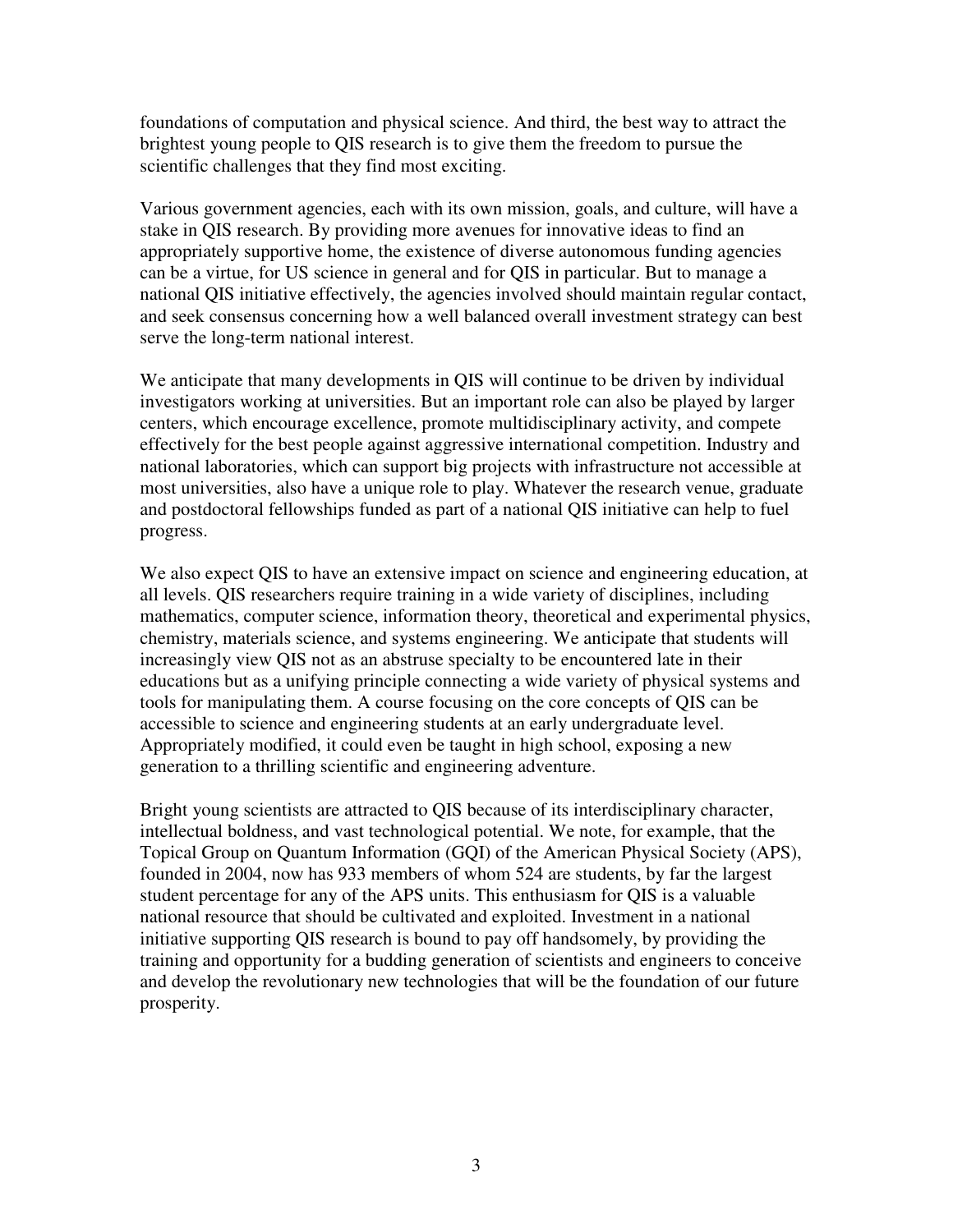# **Research Snapshots**

These capsule summaries of 23 different themes of QIS research were distilled from the workshop presentations. We hope that they provide some useful perspective on the goals and status of current research, the pace of progress, and the daunting challenges that remain.

# **Quantum algorithms and complexity**

The discovery of Shor's quantum algorithm for finding the prime factors of a large composite integer provides strong evidence that quantum computers are more powerful than classical computers. Speaking loosely, we say that Shor's algorithm achieves an "exponential speedup" relative to the fastest currently known classical algorithm for factoring, meaning that a quantum computer can factor using a number of steps that grows like a power of the number of digits in the number to be factored, while a classical computer requires a number of steps that grows faster than any power. The goal of quantum complexity theory is to better characterize what quantum computers can do and what they cannot do, and in particular to determine the class of problems for which exponential quantum speedups are achievable.

One particular important challenge is to advance the theory of "post-quantum cryptography." Quantum computers will be able to break public-key protocols that are widely used in our digital society; therefore today's cryptosystems will eventually need to be replaced by new cryptosystems that are efficient, convenient, and plausibly resistant to quantum attacks. Possible candidates for post-quantum cryptosystems include the "lattice-based" cryptosystems; though these are classical protocols, insights derived from quantum computing have improved their efficiency and deepened out understanding of their security. Judging which classical cryptosystems are likely to be quantum-resistant will require a deep understanding of the power and limitations of quantum computers.

Quantum computers can speed up exhaustive search for the solution to a problem, but not exponentially. Exponential speedups are possible only for problems with suitable structure for the quantum computer to exploit. In particular, quantum algorithms have been constructed for many "hidden subgroup problems" which have special symmetries. Shor's algorithm solves a hidden subgroup problem in which the underlying group is abelian, but growing evidence indicates that for some nonabelian groups (like the symmetric group) the hidden subgroup problem is hard even for quantum computers. Further study of these problems may lead to the formulation of useful "quantum one-way functions" which are easily computed by a classical computer but are hard for a quantum adversary to invert.

# **Quantum algorithms with polynomial speedups**

In contrast to exponential quantum speedups, which so far have been established for only a rather narrow class of computational problems, polynomial quantum speedups are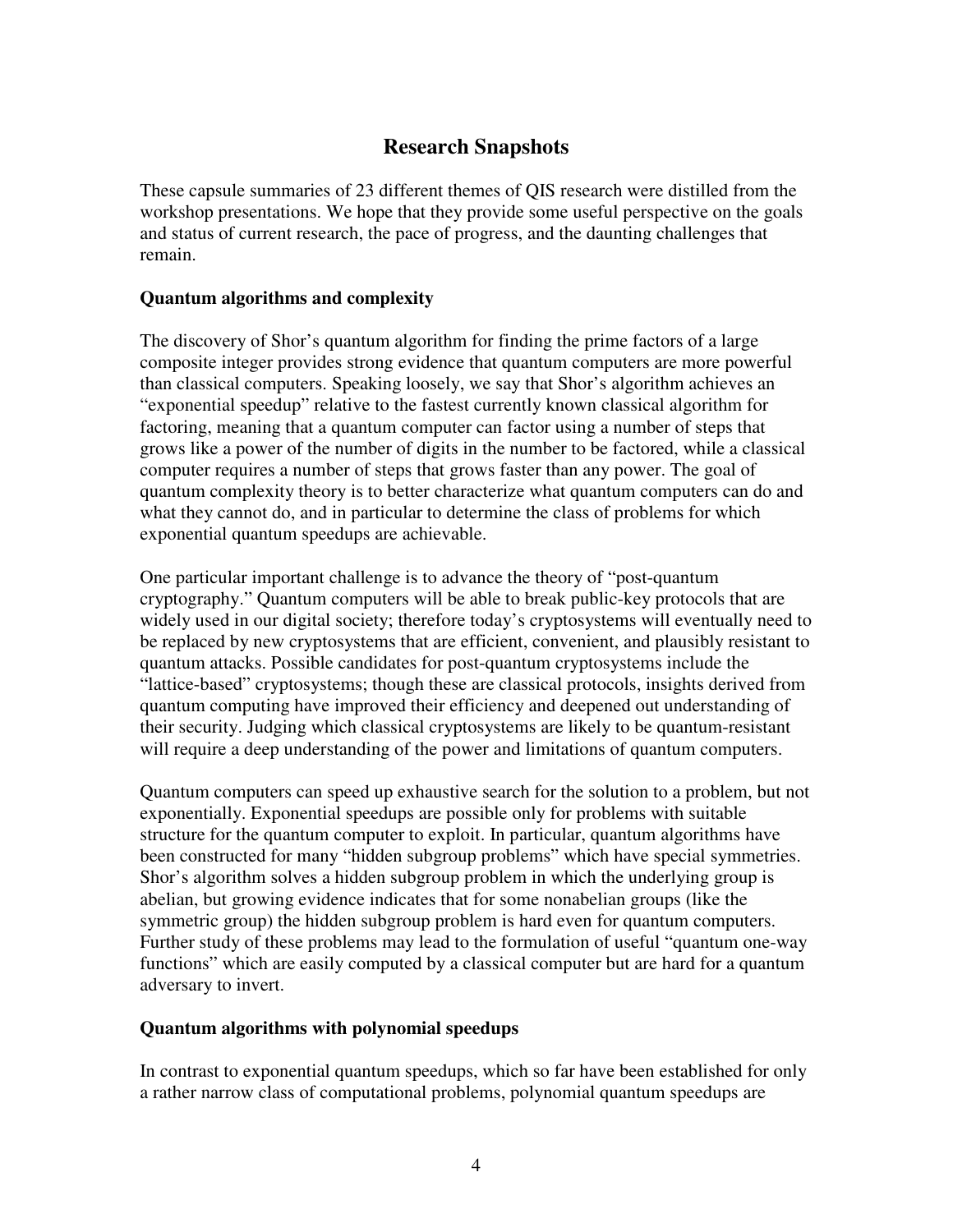known to be very common. Most familiar is Grover's algorithm which performs an exhaustive search through N candidate solutions in a time proportional to the square root of N. In the past five years, a variety of quantum algorithms have been constructed that achieve quantum speedups using quantum walks, which are better adapted to the structure of the search space than Grover's general purpose algorithm. For example, determining whether a set of N objects contains the same element twice requires N steps classically, but only  $N^{2/3}$  steps using a quantum walk algorithm.

Discoveries in 2007 showed that quantum computers can speedup the evaluation of Boolean formulas. For example, the number of steps needed to evaluate a balanced formula with N leaves (an idealized model for the problem of determining whether there is a winning strategy in a two-player game) scales as  $N^{.753}$  classically and  $N^{1/2}$  quantumly. A more general and powerful characterization of the problems that admit polynomial quantum speedups, relating these to the problems that have classical "span programs", was formulated in 2009. Another advance in 2009 showed that a  $9<sup>th</sup>$  root quantum speedup is the best possible for a fully symmetric function, a substantial generalization of previously known lower bounds on quantum query complexity. Thus recent progress has brought us much closer to understanding what properties of a problem imply that a quantum computer can solve the problem faster than a classical computer. Perhaps further progress can be attained by exploring the applications of span programs.

#### **Complexity theory and quantum many-body physics**

One of the most important applications for quantum computers will be simulating quantum systems with many degrees of freedom. Such simulations can illuminate some of the most important open problems in physics and chemistry, encompassing strongly correlated electron systems, quantum antiferromagnets, exotic superconductors, complex biomolecules, nuclear matter at finite density, and perhaps even quantum gravity.

But to assess the advantage of quantum computers for simulating quantum systems, we need a better understanding of the hardness of these simulation problems for classical computers. QIS research is deepening our grasp of such issues, in particular by illuminating how classical computational hardness depends on properties like the geometry and spatial dimensionality of the quantum system, and on whether the energy spectrum has a gap between the ground state and the lowest excited state. For example, a new result proved in 2009 shows that a classical computer can efficiently simulate the adiabatic evolution of a quantum system in one dimension with a constant spectral gap, while on the other hand it was shown in 2008 that if the gap gets small as the size of the system increases then simulating adiabatic evolution in one dimension can be BQP-hard (that is, for some Hamiltonians it is as hard as any problem that can be solved efficiently by a quantum computer).

Questions regarding the computational complexity of quantum simulation in more than one dimension are still largely open and being pursued vigorously in current research. Meanwhile, insights derived from recent progress in understanding quantum entanglement have led to the formulation of new classes of many-body quantum states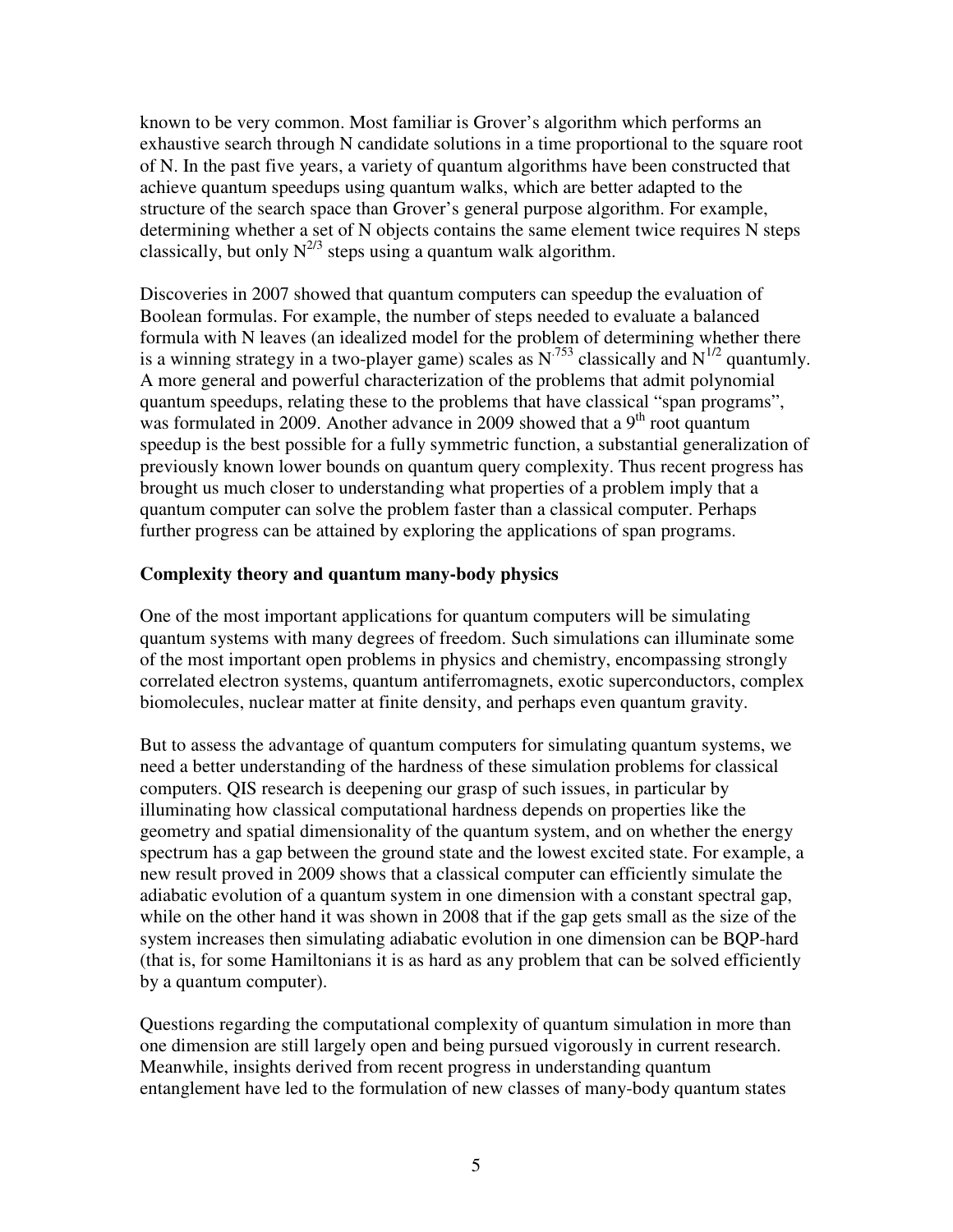that can be efficiently represented classically, such as matrix-product states and their various generalizations. These new tools reduce many quantum simulation problems of interest in condensed matter physics to classical optimization problems that can be solved efficiently, though it was also shown in 2008 that for some Hamiltonians this optimization problem is NP-hard (as hard as any problem whose solution can be verified efficiently by a classical computer).

#### **Interactive quantum protocols and quantum games**

The term "game" can be applied to any structured interaction in which a collection of players have well-defined goals, and we speak of a "quantum game" if the interaction involves quantum information in some way. Studying quantum games can provide a novel perspective on how quantum information differs from classical information.

One important class of games are interactive proof systems, in which one or more "provers" with great computational power try to convince a "verifier" with limited power that the prover(s) can solve a computational problem correctly. In the classical setting, studying interactive proofs has generated deep insights concerning the hardness of finding approximate solutions for problems that are hard to solve exactly (the Probabilistically Checkable Proof theorem); likewise, studying quantum interactive proofs may deepen our understanding of the power of quantum computing in ways that cannot be easily anticipated. In 2009 it was established that a quantum interactive proof with a single prover is no more powerful than a classical interactive proof if the quantum communication is limited to two messages exchanged between verifier and prover, but the power of quantum protocols with unlimited communications remains an open problem. Even less understood are protocols with more than one prover, where quantum entanglement shared by the provers can enhance their ability to fool the verifier.

Nonlocal games, in which two cooperating players are unable to communicate once the game begins, also provide novel insights into the properties of quantum entanglement (they are related to the Bell inequalities long studied by physicists). It was shown for the first time in 2008 that the optimal probability of winning such a game is computable, and also that finding an accurate approximation to the winning probability is NP-hard. Current research aims to illuminate how much entanglement is needed to play a nonlocal game optimally or near optimally, and to clarify how the optimal strategy is affected when many games are played in parallel.

Another interesting quantum game is quantum coin flipping, in which two players at different locations determine the outcome of a fair coin toss by making local measurements and sending qubits back and forth. A new formalism for analyzing twoplayer games introduced in 2007 made it possible to characterize completely the optimal strategy of a cheating player who tries to bias the coin. Protocols for quantum coin flipping can be designed such that the bias is guaranteed to be arbitrarily small, something not achievable in the classical world. These powerful new analytic tools are still cumbersome; simplifying and extending them will likely lead to further insights into quantum game theory and quantum cryptography.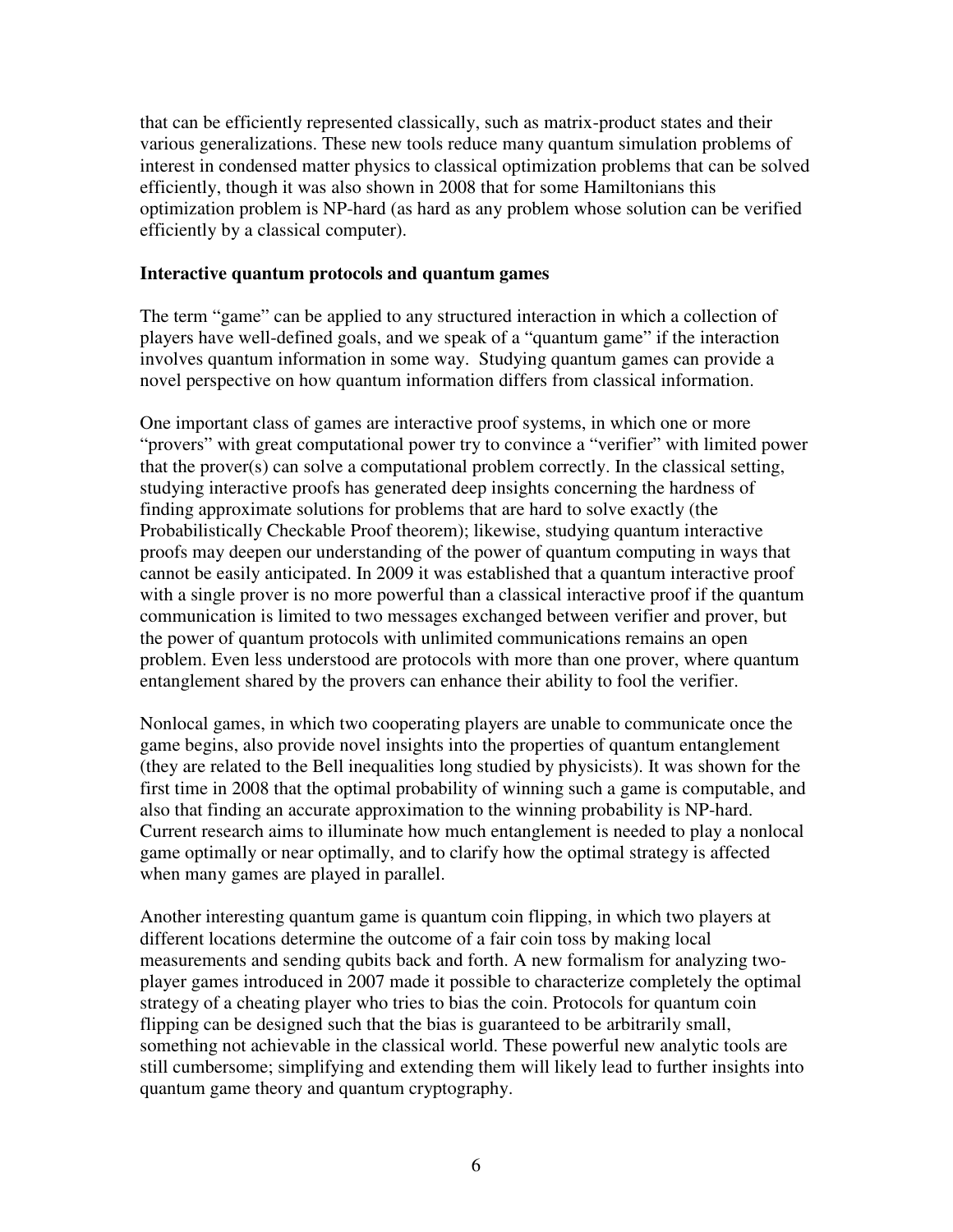How can a classical user of a quantum computer be sure that the computer's output is correct? In some cases, for example if the quantum computer solves a factoring problem, the user can check the output by doing an efficient classical computation, but the theory of quantum interactive proofs indicates that there are more clever general ways to test a quantum computer even if its output cannot be verified classically. Protocols proposed in 2008 allow a user who can generate random single-qubit quantum states, but who has no other quantum processing power, to check that a general quantum computation is correct. Using such a protocol, a nearly classical verifier can confirm that a quantum device too large to simulate classically really operates according to the laws of quantum physics. Whether the verifier can be fully classical is an intriguing open question.

#### **Fundamental quantum physics**

Quantum information science has its roots in early efforts to clarify the nature of quantum nonlocality, especially by formulating precise Bell inequalities implied by local realism, and doing experiments that aim to demonstate convincingly the violation of these inequalities. Even today, experimental Bell inequality tests have loopholes; experiments with entangled photons are limited by the imperfect efficiency of photodetectors, and experiments with trapped ions are limited because measurements are slow compared to the light-travel time between ions. An important goal, likely to be met in the near future, is to confirm Bell-inequality violation in a loophole-free experiment.

Meanwhile, experiments are observing coherent quantum behavior in physical systems of gradually increasing size, though there is still a large gap between the "Schrödinger cat" states studied in the laboratory and the scale of everyday life. In fact, quantifying the "cattiness" of a quantum superposition is an important theoretical problem, necessary for making fair comparisons among experiments done with distinct physical systems. Current data neither confirm nor exclude the "macrorealism" hypothesis --- that sufficiently large systems like real cats decohere not just in practice but as a matter of principle. Experimenters should continue to push studies of quantum coherence to larger scales, while theorists should search for plausible and testable models that accomodate intrinsic decoherence.

One of the most fascinating observations ever made about the difference between quantum and classical physics is that classical systems seem unable to simulate quantum systems efficiently. It is therefore reasonable to expect ideas from the foundations of computer science to aid the quest for a deeper understanding of the laws of Nature. We know for example that if the evolution equation for quantum states were a generic nonlinear equation rather than a linear equation, then NP-hard problems could be solved efficiently; perhaps then the Schrödinger equation is linear to eschew such unreasonable computational power. Another recent discovery is that, in the context of "probablyapproximately-correct" (PAC) computational learning theory, an experimenter can learn the obervable features of an n-qubit quantum state making a number of measurements linear in n, suggesting that the resources Nature employs may not be quite so extravagant as the exponential size of Hilbert space indicates. And "information causality," a new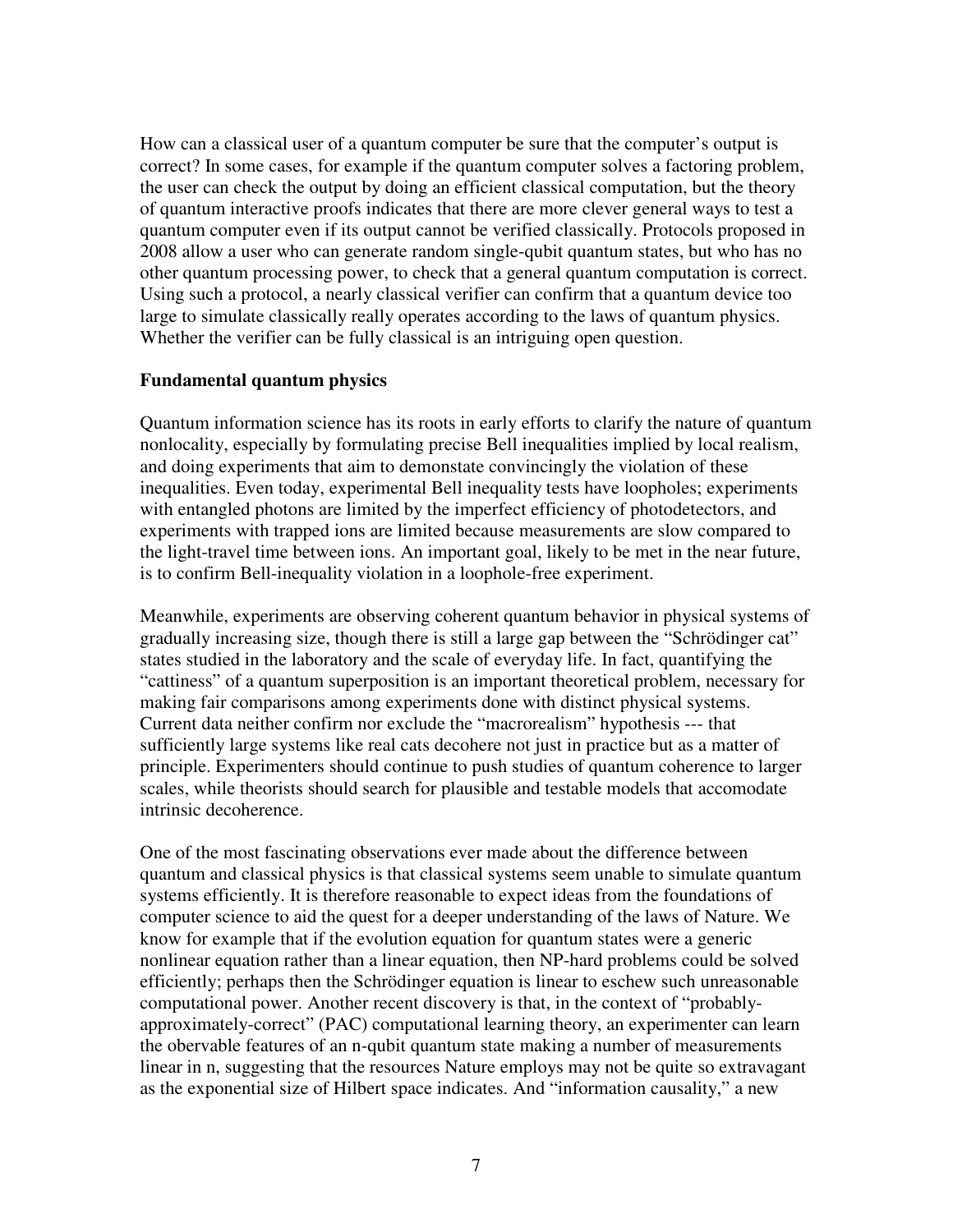physical principle proposed in 2009, may point toward a long-sought deeper explanation for the nonlocal correlations realized by quantum systems.

Skeptics of the power of quantum computing are challenged to formulate credible models that are compatible with all of our currently confirmed knowlege about the quantum world, yet predict quantum computers will fail to outperform classical machines. Quantum information science may also help guide us toward a deeper grasp of the foundations of quantum gravity. Can a universal quantum computer simulate quantumgravitational processes efficiently, and if not what computation model captures correctly the computational power that Nature allows?

# **Quantum computation for chemistry**

Quantum computers will be powerful tools in computational quantum chemistry. Exact full configuration interaction (FCI) computations of the energy of an n-electron molecule require time exponential in n on a classical computer, but can be done in time  $O(n^5)$  on a quantum computer. Furthermore, simulations of chemical dynamics require exponential time classically but only time  $O(n^2)$  quantumly. Even simulations of lattice protein folding models admit quadratic quantum speedups. Thus while classical computers are limited to *ab initio* simulations of only small molecules, quantum computers will vastly surpass these limits, with potentially profound industrial and medical applications.

Recent estimates indicate that a quantum computer with 116 logical qubits could compute the ground state energy of the water molecule, for example, more accurately than current classical supercomputers. Around 3000 logical qubits would suffice for an accurate computation of the energy of the cholesterol molecule, which is far beyond the capabilities of foreseeable classical methods. A proof-of-principle experiment in 2008 demonstrated that the ground state energy of the hydrogen molecule can be computed to better than six-digit precision using methods from quantum optics.

Much can be done to improve estimates of the resource requirements for quantum chemistry using a quantum computer, particularly when the quantum computer is subject to realistic noise. Meanwhile, the interface of quantum information with chemistry is stirring other novel insights, for example new explanations for long-lived coherent energy transfer in chlorophyll molecules, with could lead to a deeper understanding of the mechanism of photosynthesis and suggest new approaches to solar energy harvesting.

Quantum information research is also contributing powerful methods for simulating chemical systems using classical computers, based for example on matrix-product and tensor-network representations of many-particle quantum states. These methods have been used in correlated calculations of excited states for polyacenes and carotene molecules, which were beyond the reach of previous methods.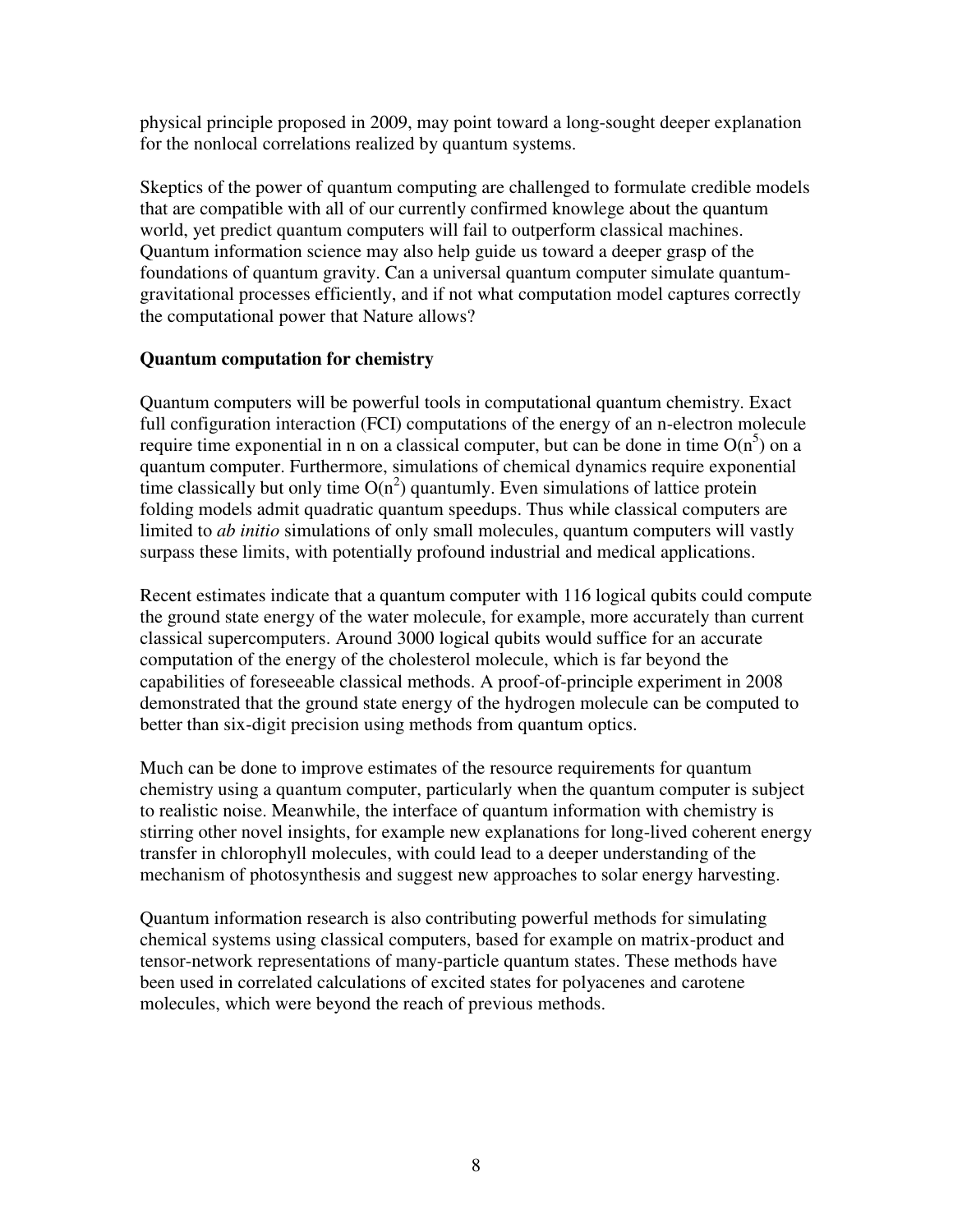#### **Capacities of quantum channels**

In Shannon's classical information theory, a communication channel can be characterized by its capacity, a single number expressing the maximal rate at which information can be transmitted over the channel with negligible probability of error. In contrast, a quantum channel has several capacities: a classical capacity *C* for transmitting classical bits reliably, a quantum capacity *Q* for transmitting qubits reliably, and a private capacity *P* for transmitting classical bits privately when an eavesdropper controls the channel's environment. Furthermore, also in contrast to classical Shannon theory, auxiliary resources such as quantum entanglement shared between sender and receiver, or back communication from receiver to sender, can greatly enhance a quantum channel's capacities. In fact, the capacity for sending quantum information assisted by shared entanglement is the most easily characterized of the quantum capacities, and from that point of view seems to be the most natural quantum generalization of the classical capacity of a classical channel.

Surprising discoveries in 2008 have transformed quantum Shannon theory. We now know that in some cases two quantum channels, each with zero quantum capacity, can have a positive capacity when used together. We have also learned that for some quantum channels the classical capacity can be achieved only by sending highly entangled encoded messages.

The former development in particular reveals that quantum information is not a single commodity as formerly thought; rather the ability to deliver intact qubits can be built up from separate abilities to deliver two weaker commodities. Efforts are underway to understand what these weaker commodities could be. Another important challenge is to understand better the private capacity and the quantum capacity assisted by two-way classical communication, both of which are still very poorly characterized.

# **Quantum key distribution**

In quantum key distribution (QKD), two parties connected by a quantum channel and an authenticated classical channel generate a string of private shared random bits that can be used as a one-time pad to encrypt and decrypt a classical message. Privacy in QKD is founded on a fundamental principle that distinguishes quantum information from classical --- gathering information about a quantum state unavoidable disturbs the state so that eavesdropping can be detected. Furthermore, unlike large-scale quantum computing, secure QKD is feasible with current technology, at least over moderate distances such as tens of kilometers of optical fiber or ground-to-satellite optical links.

While the commercial potential of QKD systems remains unclear, QKD research continues to be a rich source of theoretical insights and technological advances. A universally composable criterion for security, which ensures that the key can be safely used in other applications, was first formulated in 2005, and new analytical tools developed since then have simplified the analysis of security while at the same time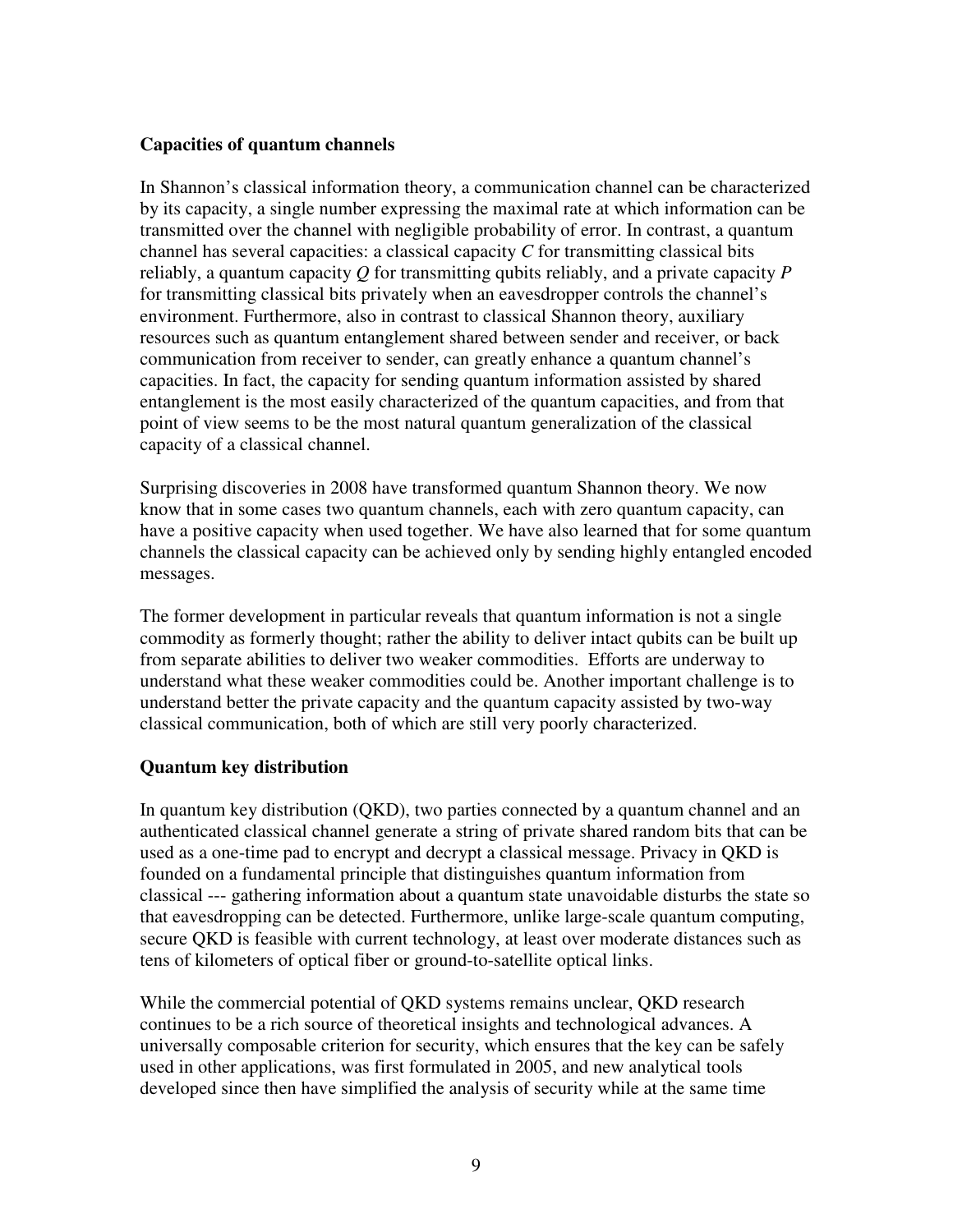providing the first firm mathematical foundation for describing quantum sources using density operators (the Quantum De Finetti Theorem). The set of bipartite quantum states from which private shared key bits can be extracted was characterized in 2005, leading to the discovery that quantum channels with vanishing quantum capacity can be used to distribute key securely. The decoy state method, invented in 2005, established that coherent state optical sources can generate private key that is far more robust against photon loss than previously known. It was shown in 2008 that treating the infinitedimensional Hilbert space of an optical mode that arrives at a photon detector as an idealized two-dimensional qubit can be formally justified in an analysis of security.

On the implementation side, signal sources and the ability to stabilize quantum channels have steadily improved, so that key generation rates are currently limited by the noise and inefficiency of single photon detectors. Several new ideas are spurring the development of better detectors, such as up-conversion that converts telecom wavelengths to more easily detected wavelengths, high-efficiency cryogenic superconducting detectors, and self-referencing detectors with reduced dead times.

As is the case in classical cryptography, QKD systems are potentially vulnerable to "sidechannel attacks" that exploit how actual devices deviate from the idealized models used in security proofs. New security proofs appearing in 2008, based on device-independent assumptions such as the impossibility of superluminal signaling, provide a fundamental new approach to overcoming side channel attacks; however so far these deviceindependent proofs do not apply to realistic settings in which photon loss rates are relatively high.

# **Fault-tolerant quantum computing**

Quantum computers are intrinsically far more vulnerable to error than classical computers. Thus our hopes that large-scale quantum computers will be built and operated someday are founded on the theory of quantum fault tolerance, which establishes that reliable quantum computation is possible when the noise afflicting the computer has suitable properties. Recent insights are broadening the class of noise models for which fault-tolerant quantum computing is provably effective, and clarifying the overhead cost of overcoming noise. Aside from its practical importance for guiding the development of quantum technologies, these theoretical developments, which address whether subtle quantum interference phenomena can be exhibited in realizable systems with many degrees of freedom, are also of fundamental interest.

Specifically, if the noise is suitably local in space and time, then quantum computing is scalable if the error rate per gate is below a critical value called the accuracy threshold. In 2008, rigorous proofs established a lower bound on the accuracy threshold of  $10^{-3}$ , and recent numerical studies indicate that the actual value of the threshold can approach  $10^{-2}$ , even when all quantum gates are required to be local in a two-dimensional array. Furthermore the accuracy threshold theorem was extended in 2008 to a broad class of realistic noise models that include strongly non-Markovian effects and highly asymmetric noise. This progress exploits several recently developed theoretical ideas, such as state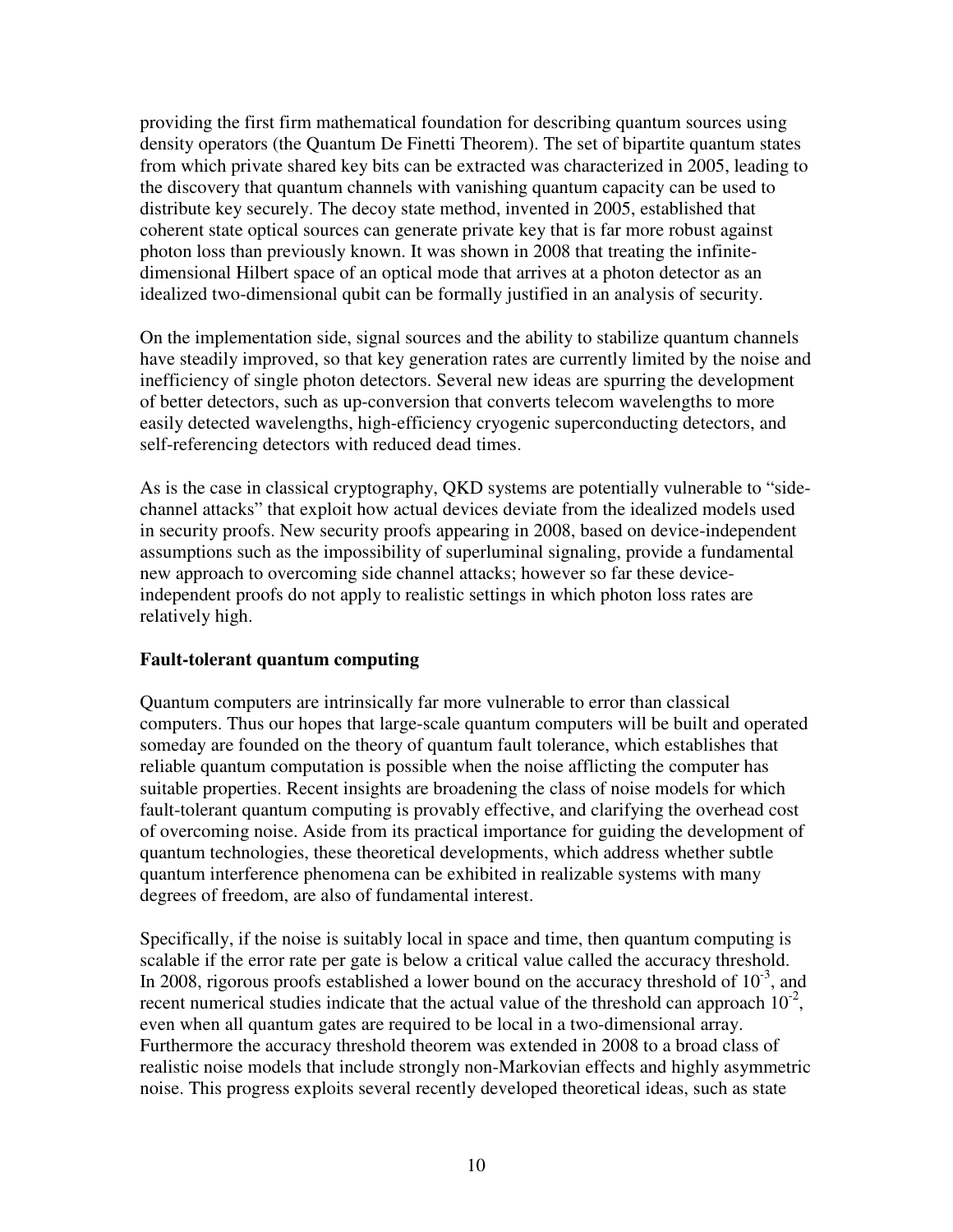distillation for performing high-fidelity gates by teleportation, quantum error-correcting codes based on topological principles, and message passing algorithms for more reliable decoding of hierarchical codes.

Current work is extending the theory of quantum fault tolerance in a variety of fruitful directions, including new methods for optimizing overhead cost, incorporating faulttolerance into the design of quantum hardware and systems, and combining fault-tolerant circuit design with methods from quantum control theory. Other intriguing problems concern the formulation of new fault-tolerant approaches applicable to non-standard models of computation, such as quantum computing by adiabatic evolution.

# **Topological quantum computing**

Topological quantum computing is a novel approach to quantum fault tolerance that exploits the unusual physical properties of exotic states of matter with "nonabelian topological order." These systems support "anyons," particles with locally conserved charges such that quantum information can be stored in the collective quantum states of many anyons. This information can be processed by exchanging the positions of the anyons, even though the anyons never come close to one another, and it can be read out by bringing a pair of anyons together to measure the total charge of the pair. In principle, a topological quantum computation is intrinsically resistant to decoherence --- if the paths followed by the anyons execute a prescribed braid in spacetime, then the computation is guaranteed to find the right answer.

Furthermore, strong experimental evidence indicates that nonabelian states suited for topological quantum computing are among the fractional quantum Hall (FQH) liquids that can be realized by confining electrons to a two-dimensional interface between semiconductors in a high transverse magnetic field at very low temperature. The suggestion by theorists in 2005 that anyon charges can be measured in a suitably constructed double-point-contact interferometer revitalized the exploration of fraction quantum Hall physics, spurring experimenters to seek convincing experimental evidence for the existence of nonabelian anyons. Experimental confirmation of nonabelian anyons, aside from laying the foundations for a potentially viable quantum computing technology, would also be a milestone for condensed matter physics.

In 2008 theorists proposed measurement-only topological quantum computation, in which interferometric charge measurements alone, without any additional anyon braiding steps, are adequate for quantum information processing. The theory of how quantum point contacts work in FQH liquids, which is critically important for interpreting the experimental results, also advanced in 2008 based on the insight that tunneling across the liquid can be formulated in terms of renormalization-group flow from one boundary conformal field theory to another. On the experimental front, measurements in 2008 of how quasiparticle tunneling depends on temperature strengthened the case for the interpretation of the filling-factor 5/2 FQH liquid as a nonabelian state, while the observation that interference fringes are reproducible after a one week delay suggests that error rates due to thermal activation of trapped anyons are extremely low.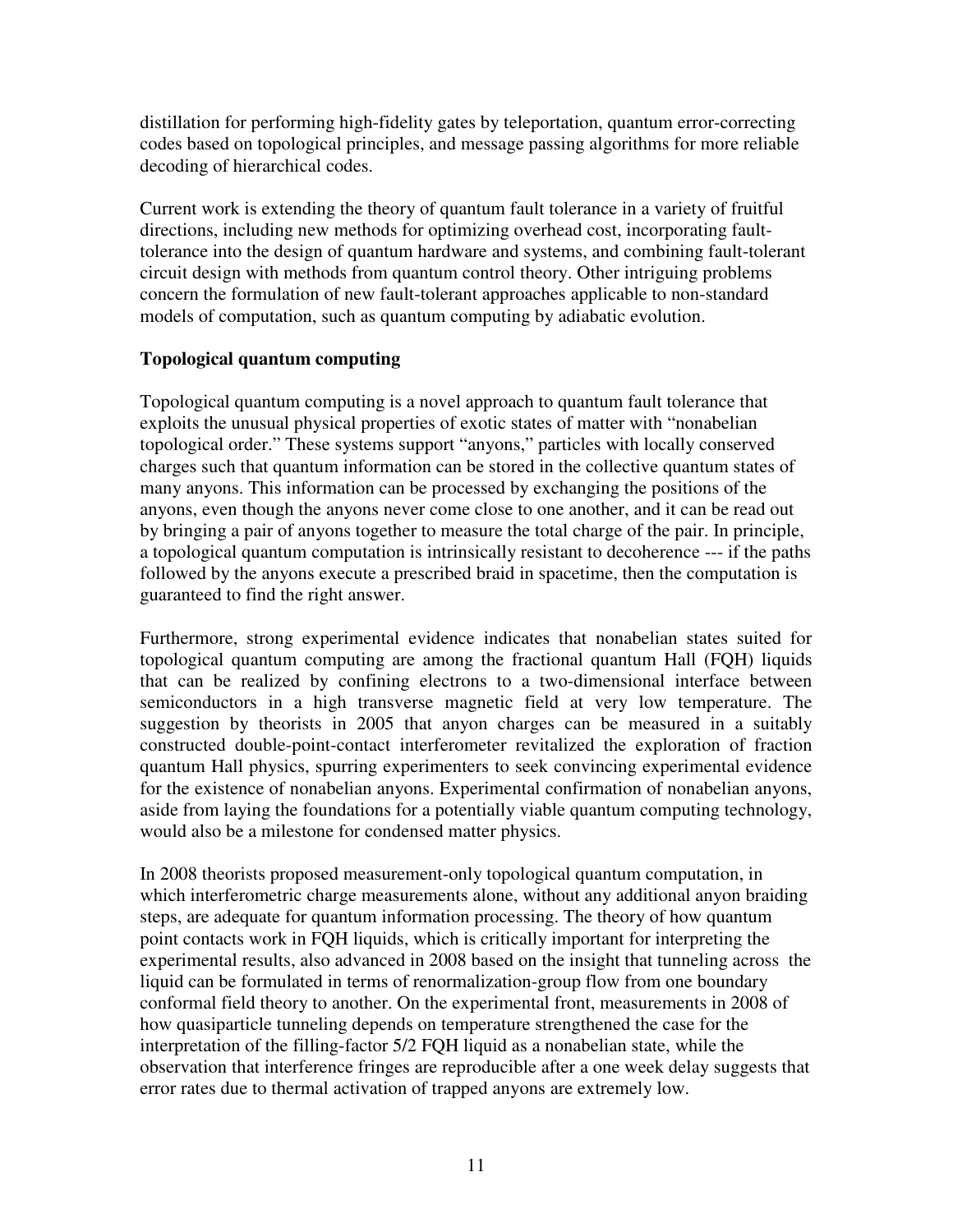These encouraging experimental developments are still tentative and will need to be confirmed by other labs and using different experimental set ups. Faster methods for data collection will help to clarify the story and will be needed in any case as a step toward larger-scale measurement-only quantum computing. Theorists should refine proposals for achieving computational universality using the 5/2 FQH state based on gate teleportation and state distillation. Meanwhile, other physical systems that might realize nonabelian topological phases, using for example trapped ultracold atoms or molecules, should be pursued by theorists and experimenters.

#### **Quantum control**

Methods from quantum control theory will be an essential tool in the quest for quantum hardware that surpasses the threshold of accuracy. Furthermore, apart from the potential applications to quantum computing, quantum effects need to be properly taken into account to control a broad range of mesoscopic devices. While quantum control theory draws heavily on the corresponding classical theory, there are also important conceptual differences; indeed, viewing quantum mechanics as a basis for the design of devices and systems provides a fresh perspective on foundational issues like the interpretation of quantum measurement.

Control theory divides loosely into open-loop control in which the system is steered but not monitored, and closed-loop control which includes continous real-time feedback. Open-loop quantum control, with important antecedents in the study of chemical dynamics and nuclear magnetic resonance, provides general procedures for dynamically decoupling a system from its environment. While earlier open-loop theory assumes hard control pulses, more recent work has formulated effective analytic methods based on pulses of bounded strength and non-negligible width. It has also been shown recently that suppression of decoherence can be improved by varying the time interval between pulses, and analytic methods have been developed for optimizing the pulse sequence. These methods do not require detailed knowledge of the properties of the bath that couples to the system, but when that knowledge is available much shorter pulse sequences can be found using numerical methods, such as the Gradient Ascent Pulse Engineering (GRAPE) algorithm developed in 2005.

Closed-loop quantum control differs from classical theory because quantum measurement back-action must be included. Adaptive measurement schemes have been developed that can attain the Heisenberg uncertainty limit in optical phase measurement, for example. A current frontier is coherent-feedback control, in which quantum information collected during continuous monitoring is subjected to unitary quantum processing rather than amplified via quantum measurement. Coherent-feedback control was demonstrated experimentally in 2008 using a quantum-optical system, and experiments are already pushing beyond the reach of current theory.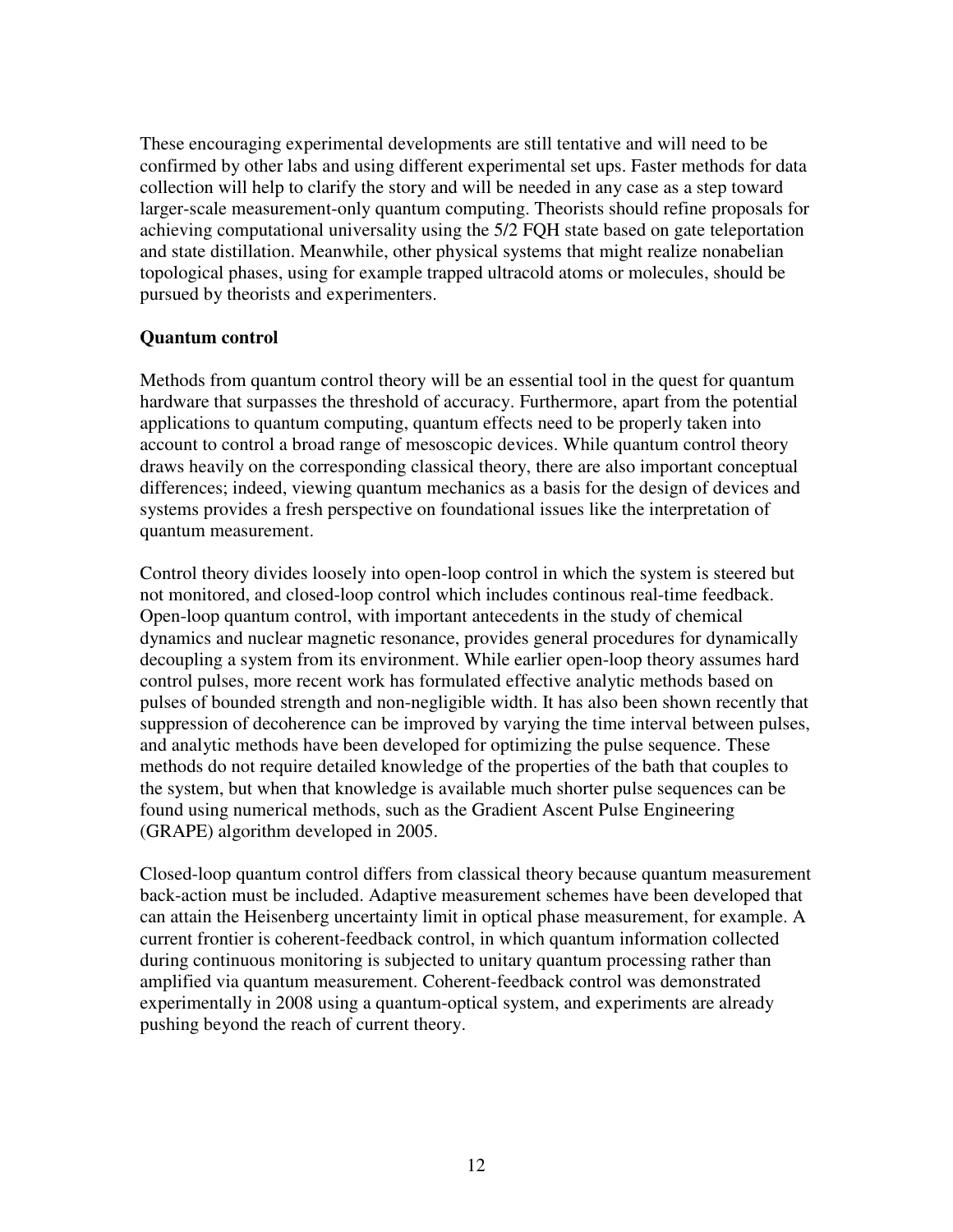#### **Quantum architecture**

Current experimental work on quantum hardware focuses on the quest for qubits with long-lived coherence and devices that execute high-fidelity gates. Eventually, though, we will face the challenge of assembling quantum devices into reliable systems. The path from devices to systems has been well charted by computer scientists, but quantum computation poses some novel challenges. Perhaps most fundamentally, quantum systems will rely on quantum error correction and fault tolerance, at a fine-grained level of architecture, and new research will be needed to understand the optimal balance of space, time, and energy for implementing a quantum computation given underlying device capabilities.

Recent work on quantum architectures includes detailed case studies of large-scale quantum computers based on realistic projections of trapped ion, quantum dot, and photonic quantum gate technologies. These studies predict the resources needed for lasers, classical control, and cooling, and have introduced many new concepts, such as using entangled states as power supplies for quantum chips, and providing inter-chip and intra-chip communication via teleportation. Among the key architectural building blocks are "software factories," in which special resource states needed for computational universality are prepared and verified.

Predictive tools for designing and verifying large-scale quantum information processing systems are badly needed to steer the development of key technologies. Research on quantum architecture design may also benefit the design of classical systems, which will increasingly rely on fault-tolerant operations and methods for minimizing power consumption.

# **Trapped-ion quantum information science**

Experiments with trapped ions continue to yield impressive achievements in the coherent manipulation of quantum systems. Among the tasks demonstrated are qubit teleportation, error correction, the Deutsch-Josza algorithm, the Grover search algorithm, a Toffoli gate, the quantum Fourier transform, entangled state purification, dense coding, entanglement-assisted detection, preparation of the eight-qubit W state and the six-qubit GHZ state, and generation of arbitrary motional state superpositions. So far, however, these gates and algorithms have not attained the stringent accuracy requirements for faulttolerant quantum computing, and current research aims to improve operation fidelities and set the stage for scaling up to large numbers of qubits. These improvements are desired not just to enhance the power of trapped-ion quantum computing, but also for other applications to quantum information science, for example in metrology.

The pursuit of quantum computation using ion traps is opening new avenues of research. Entanglement of distantly separated ions has been achieved using two-photon interference; the demonstrated data rate is low but could be substantially enhanced with optical cavities. Such optical links between ions could be used to couple qubits in a large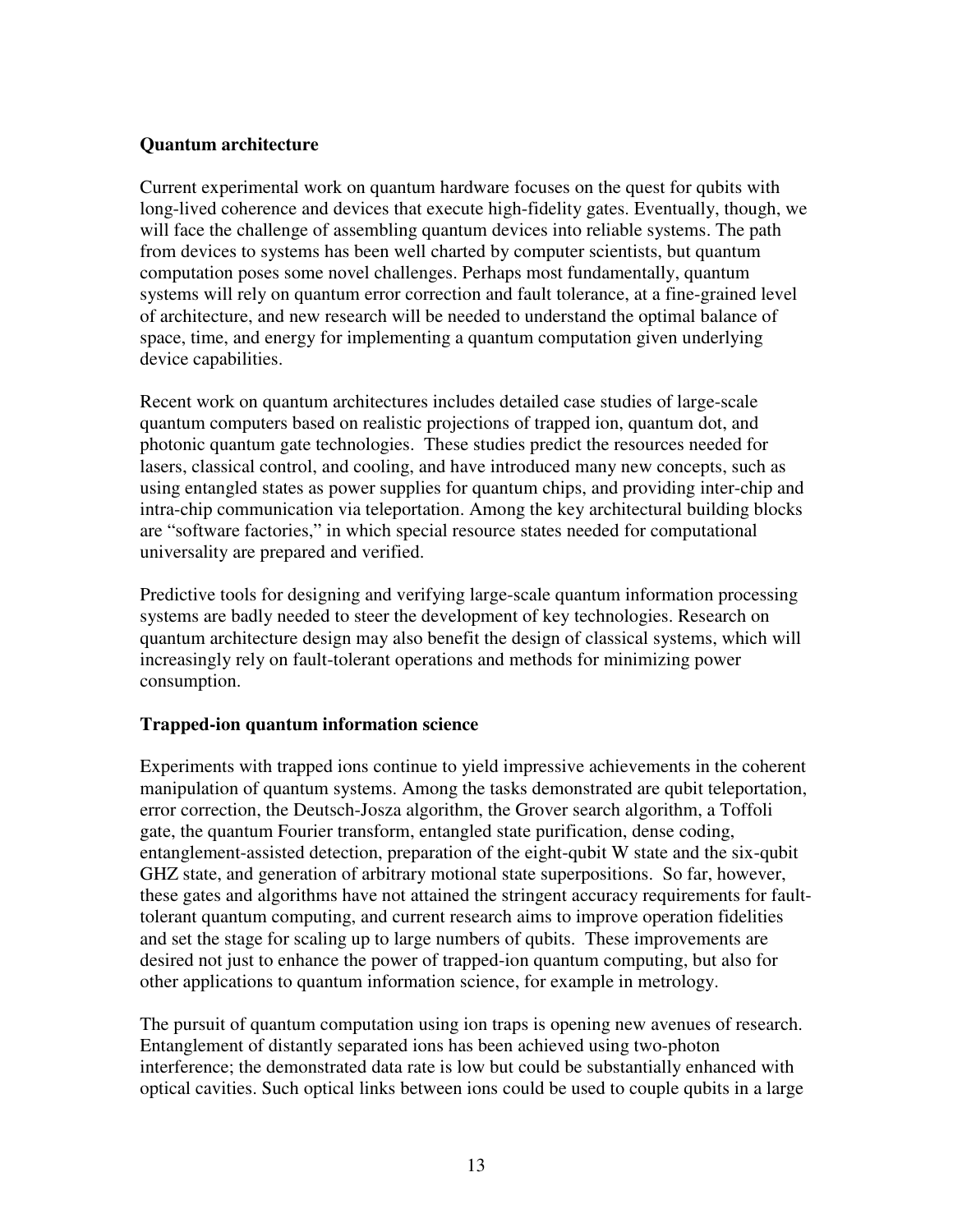quantum computer, or for long-distance quantum communication in a quantum network. Lithographically prepared surface-electrode traps are now available, but may need to run at low temperature to suppress anomalous heating of ion motion. In these small traps, strong radio-frequency magnetic field gradients rather than lasers can couple an ion's motion to its internal state, dramatically reducing the laser power requirements for quantum information processing.

As in other areas of high-precision physics, ion trap experiments push the limits of currently available classical control systems. Specifically, control of laser beam intensity, waveform control, and predictable switching are all big problems, and increasingly complex classical computer control will be required as quantum algorithms grow more complicated. These engineering issues must be addressed for trapped-ion quantum computing to continue to progress.

# **Quantum information science with cold neutral atoms**

Like trapped ions, cold neutral atoms are ideal quantum systems with excellent coherence and accurately known Hamiltonians. Furthermore, by exploiting Bose condensates and optical lattices, many qubits can be initialized and massively parallel operations can be performed. For example, entangling gates applied in parallel to neighboring atoms in a lattice can prepare a many-qubit cluster state, a potentially powerful resource for measurement-based quantum computing.

Experiments using optical lattices of double-well potentials have demonstrated entangling operations between pairs of atoms, such as the "square-root-of-SWAP" operation, with reasonable fidelity. In the initial experiments of this type, many qubits or pairs of qubits were detected simultaneously, but more recently developed tools should allow atoms in an optical lattice to be addressed individually with focused laser beams. Focused laser beams used as optical tweezers can also hold and manipulate individual atoms and entangle them with other similarly confined atoms. While neutral atoms in their ground states have only short-range interactions, so that entangling operations can be applied only between atoms in close contact, atoms in highly excited Rydberg states have strong long-range interactions, so that atoms microns apart can be entangled in much less than a microsecond.

It remains challenging to load atoms into a lattice without defects, and to keep the atoms cold as a many-qubit state is processed. Recent atom sorting experiments using conveyor belts have demonstrated new tools for repairing defects in an atomic storage register, and other promising repair protocols have been studied theoretically. One potentially promising alternative to optical lattices is provided by magnetic microtraps integrated on atom chips.

# **Spin qubits**

Mesoscopic semiconductor devices occupy the middle ground between the quantum world of individual atoms and the classical world of everyday objects. Unlike atoms, no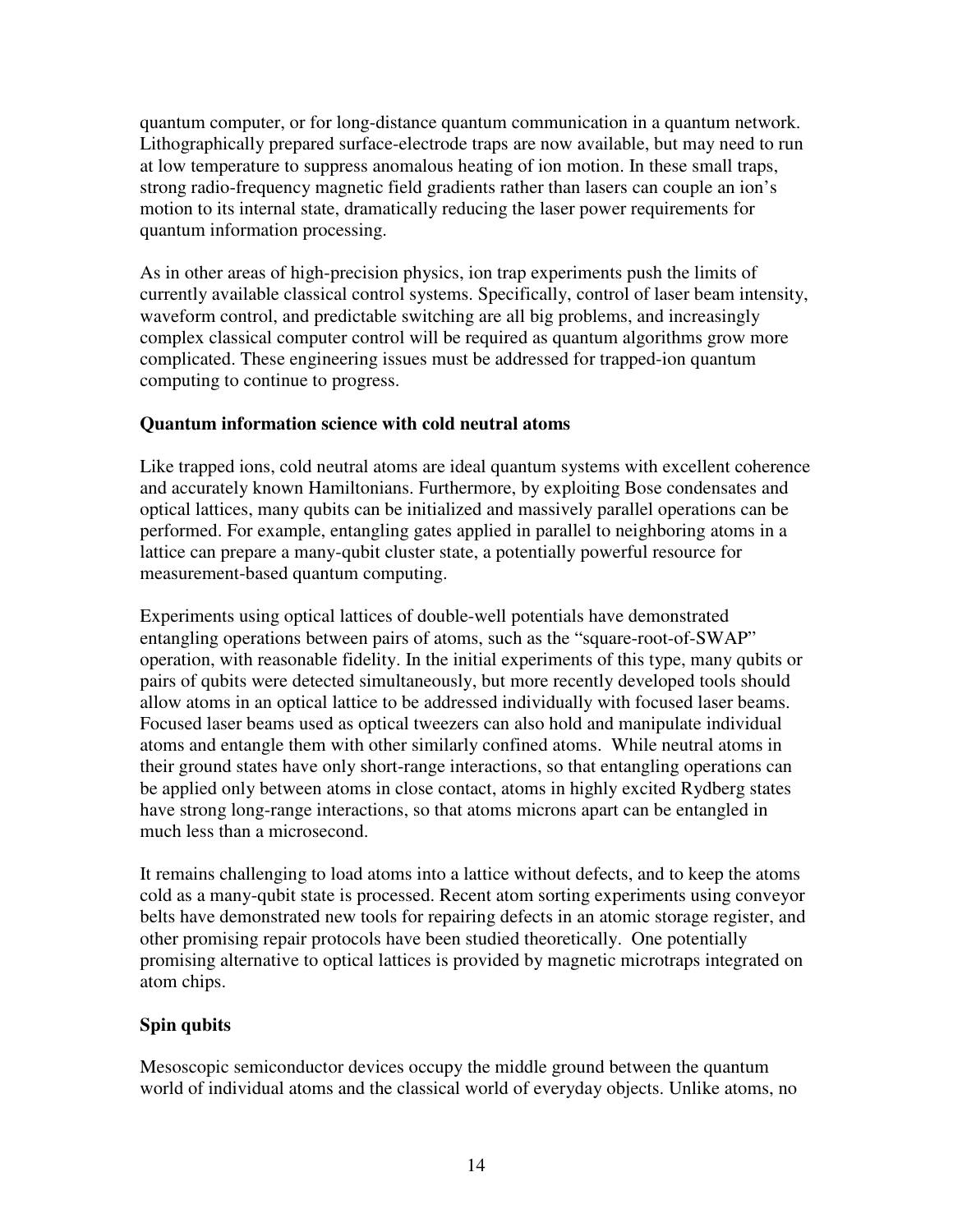two such devices are identical, but semiconductor devices have other potential advantages, such as high clock rate, scalability, controllability, and compatibility with current electronics. There are a variety of options for encoding qubits in semiconductors, for example using electron spins controlled either optically or electrically, using nuclear spins, using excitons, or using the electron's charge.

Most experiments with spin qubits have been done with gallium arsenide (GaAs) devices, in which electrons can be accurately controlled and individual electron spins can be well isolated in quantum dots. In these systems it is important to control decoherence driven by the hyperfine coupling of the electron spin to nuclear spins in the material. One useful trick is to encode the qubits using the spin-singlet and spin-triplet states of a double quantum dot, for which quantum gates can be performed in a few nanoseconds, singleshot measurements are fast, and coherence times greater than a microsecond have been achieved. Current experiments with two double quantum dots aim to demonstrate highfidelity two-qubit quantum gates. Eventually, decoherence due to the nuclear spin bath might be suppressed further using quantum dots in materials with zero nuclear spin, such as isotopically pure silicon-28. So far, single electron spins have not yet been isolated in silicon and silicon-germanium quantum dots, but the gap between GaAs and SiGe technology may narrow.

In principle, many spin qubits could be integrated on a single chip; efforts are underway to map out the control electronics that would be needed to operate a large-scale system. A quantum computer using semiconductor quantum dots will necessarily operate at sub-Kelvin temperatures, but recent advances in cryogen-free refrigeration (without liquid helium) should reduce the difficulty of low-temperature experiments with semiconductors, superconductors and perhaps even ion traps.

Nitrogen-vacancy (NV) centers in diamond provide another promising type of spin qubit, which has a long coherence time even at room temperature. An NV center is a lattice impurity accompanied by an electron spin that can be manipulated using optical techniques borrowed from molecular spectroscopy, and also coupled to nearby nuclear spins. Already a useful quantum algorithm has been implemented using NV centers --- a ten-fold improvement in single-electron-spin detection was achieved by repeatedly reading out nuclear spins. In contrast to a quantum computer using semiconductor quantum dots, with foreseeable advances in materials engineering a solid-state quantum computer based on NV centers might work someday at room temperature.

# **Qubits in superconductors**

Like spin qubits, superconducting qubits have notable strengths and weaknesses. On the one hand, they can be mass produced, are electronically controllable, have strong tunable interactions, and couple readily to traveling photonic qubits. On the other hand, they require careful calibration, and are subject to 1/f noise of mysterious origin. Quantum information can be encoded in three ways: the two states of a phase qubit are the ground or first excited state in an anharmonic potential, the two states of a flux qubit have clockwise or counterclockwise current circulating in a superconducting loop, and the two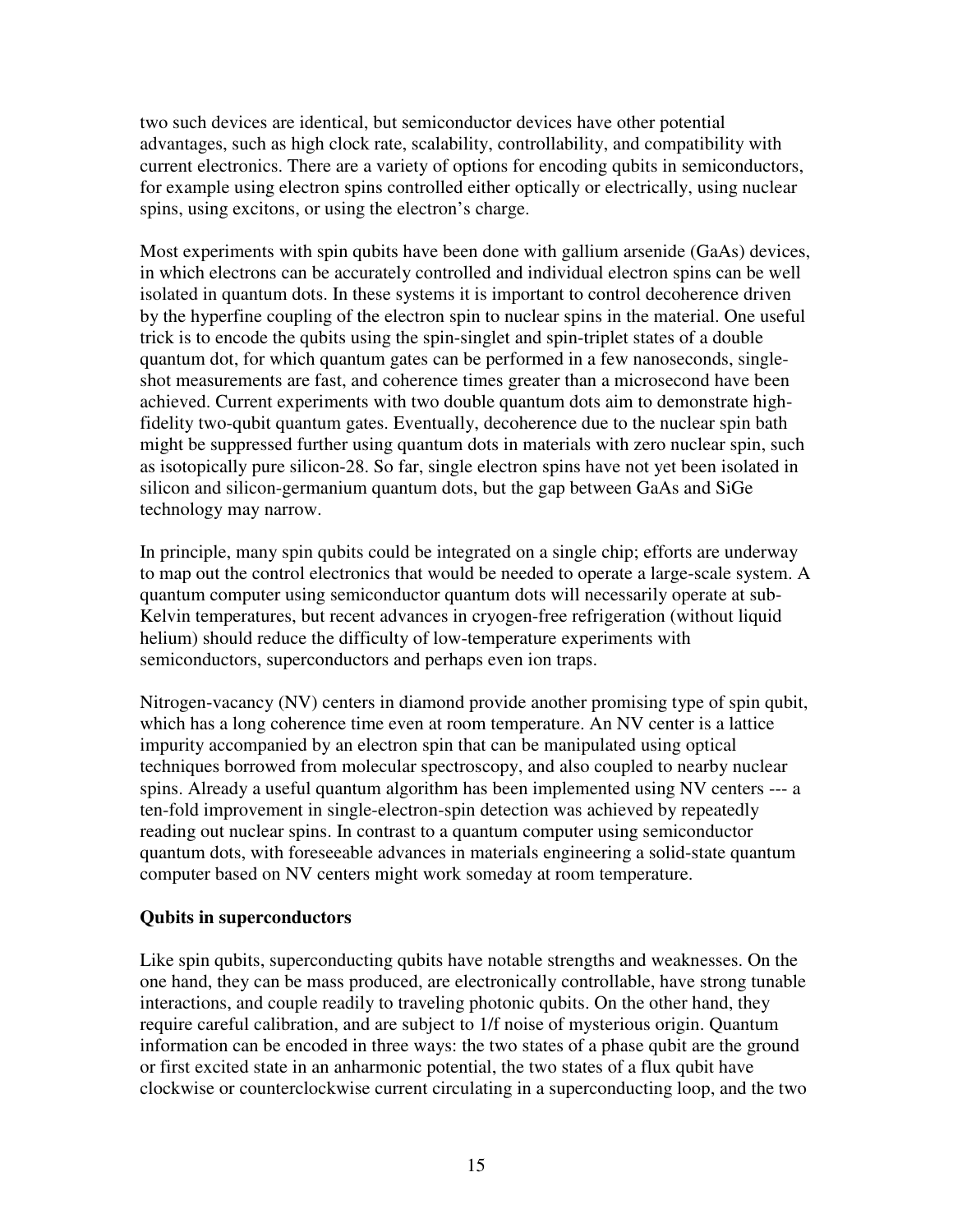states of a charge qubit have n or n+1 Cooper pairs on a small superconducting island. Qubits can be coupled with a capacitor, an inductor, or a microwave transmission line.

Coherence times exceeding a microsecond have now been demonstrated, thanks to a combination of better qubit designs that suppress sensitivity to charge fluctuations and improved materials and fabrication methods that reduce dielectric losses. In 2009, singlequbit gates with a 1.2% error rate were demonstrated, and a simple quantum circuit of one-qubit and two-qubit gates, implementing a rudimentary form of Grover's search algorithm, was executed with reasonable fidelity. Furthermore, by coupling a phase qubit to a microwave resonator, a variety of multiphoton states with up to six photons were prepared and their Wigner functions measured, a procedure requiring dozens of highly accurate pulses with sub-nanosecond timing. This research illustrates the promise of a new arena for strongly-coupled cavity quantum electrodynamics and continuous-variable quantum information processing.

Further progress with superconducting qubits would be facilitated by a variety of engineering improvements, such as reliable dilution refrigerators, cheap waveform generators, electronically controlled couplings with high on/off ratio, quantum-limited detectors in the gigahertz range for qubit readout, and low-electrical-loss device fabrication to suppress decoherence.

#### **Nuclear magnetic resonance quantum information processing**

In nuclear magnetic resonance (NMR) quantum computing, qubits are stored in nuclear spins, which have long coherence times, and gates are executed using radio frequency pulses that modify the spin evolution. In contrast to other types of quantum hardware, qubits in room-temperature liquid-state NMR are very weakly polarized, and quantum information is actually stored in an ensemble containing many molecules. For these and other reasons, the NMR quantum computer is not expected to be scalable beyond at best a few tens of qubits. Nevertheless, NMR remains a powerful tool for investigating a variety of ideas concerning quantum information processing, such as noise characterization, quantum control, and quantum error correction. Thinking about NMR computing has also inspired new theoretical ideas that may be broadly applicable, such as quantum algorithms for cooling and new computational models which, while weaker than fullblown quantum computing, might still be able to solve some problems that are beyond the reach of classical computers.

Experiments in 2009 established that using liquid state NMR single-qubit quantum gates with error rate per gate approaching  $10^{-4}$  and multi-qubit gates with error rate below  $1\%$ can be achieved, an unprecedented level of control in quantum systems. Furthermore, highly entangled states of up to 12 qubits have been prepared, using pulse sequence design methods that are likely to be applicable to other settings. NMR experiments have also provided a proof of principle for algorithmic cooling methods, in which a warm thermal state of several qubits is mapped to a colder state of fewer qubits.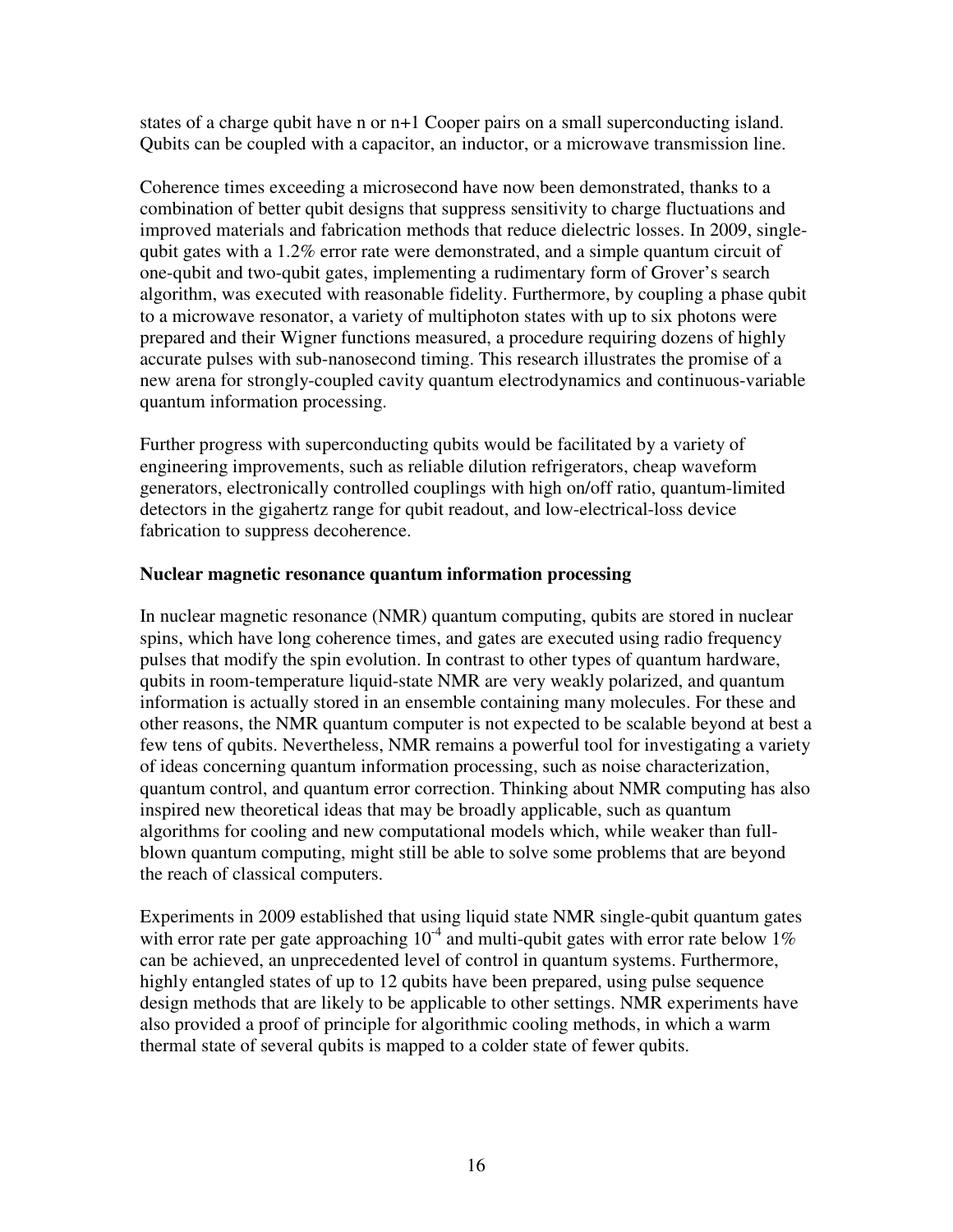New tools are emerging from hybrid approaches that combine the virtues of NMR and electron spin resonance. Electron spins are easier to polarize and detect than nuclear spins, but they also decohere faster. By coherently transferring quantum information between the two, new types of quantum sensors and actuators can be realized, which might prove useful for probing biological systems at the single molecule level.

# **Optical quantum information processing**

The experimental foundations of quantum information science have their roots in quantum optics. Entangled photons were the first systems used for demonstrations of quantum nonlocality, quantum erasure, quantum teleportation, decoherence-free subspaces, and entanglement distillation. And of course photons are used in all realizations of quantum key distribution; some of the challenges facing photonic quantum communication are discussed in other sections of this report concerning quantum key distribution and quantum networks.

. Though some small-scale quantum algorithms have been demonstrated using photons, these are all based on post-selection methods which are not truly scalable to large systems. Remarkably, however, scalable quantum computing is possible in principle if linear optics is augmented by single-photon sources and projective measurements. While early estimates of the resource requirements for this scheme were discouraging, these can be substantially reduced using a cluster-state architecture, which is also quite robust against photon loss.

Even with these improved protocols, the technical requirements for optical quantum computing are demanding. Efforts are underway to develop the on-demand single-photon sources, number-resolving photon detectors, and reliable quantum memories that would enhance scalability. Meanwhile, theorists are challenged to conceive more efficient architectures and error correction schemes that are better tailored to the noise in photonic devices. One potentially more efficient scheme uses linear optical elements to process qubits encoded in squeezed states of light; the catch is that the resource states needed for this scheme are complicated quantum superpositions that are hard to prepare.

# **Quantum networks**

The distance range of secure high-rate quantum key distribution is currently limited by photon losses in optical fiber to a few tens of kilometers. For a truly global quantum Internet, quantum repeaters will be needed that use quantum error correction or entanglement purification at intermediate nodes of the network to extend reliable quantum communication to longer distances. Indeed, quantum repeaters will be an important application for modest scale quantum information processing, potentially attainable well before the advent of large-scale quantum computers that solve hard computational problems.

The key challenge in realizing a quantum network is developing quantum interconnects that coherently and reversibly map quantum information from a memory comprised of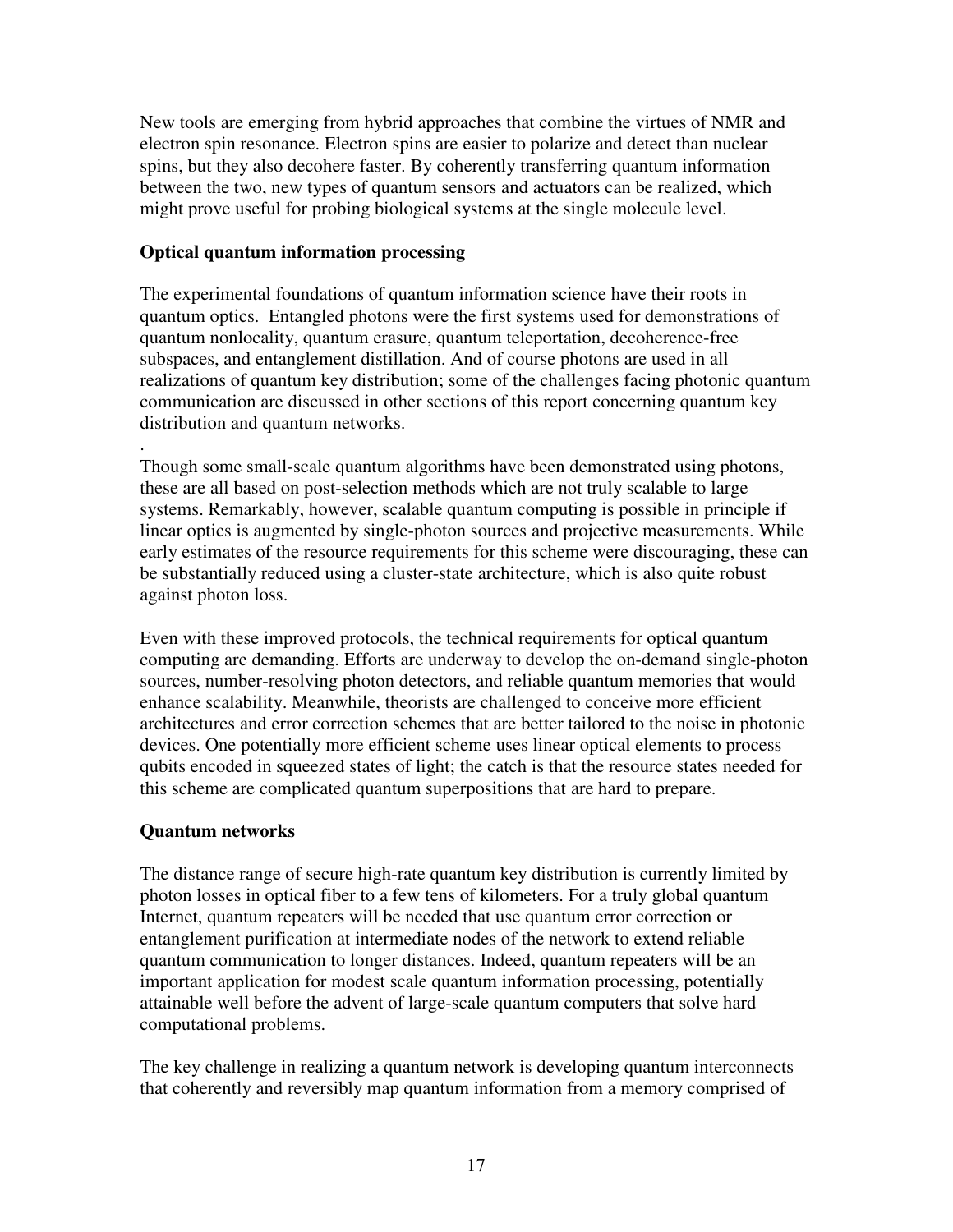matter qubits at one node to a photon that carries the information to an adjacent node. It was shown in 2008 that an entangled state of light can be deterministically mapped to a pair of atomic ensembles several meters apart, and then mapped back to photonic modes with reasonable efficiency after a programmable delay. Ions a meter apart have also been entangled recently using two-photon interference in a probabilistic protocol. Other emerging hybrid technologies may prove suitable for realizing quantum repeaters, based for example on solid-state quantum memories using NV centers in diamond or semiconductor quantum dots.

A practical quantum network would combine efficient light-matter connections, longterm few-qubit memories, small-scale quantum logic, and telecom fibers all in one integrated system. With known protocols, resource requirements scale polynomially with the communication distance, but better theoretical ideas might improve speed and efficiency substantially.

Aside from their potential relevance to practical quantum communication, quantum networks can be viewed as novel quantum many-body systems, with interactions among nodes mediated by quantum channels. These systems can exhibit subtle collective effects, including quantum phase transitions, that invite exploration by both theorists and experimentalists.

# **Quantum metrology**

Quantum entanglement, aside from enabling computational speedups, can also be exploited to enhance precision in spectroscopy and atomic clocks. For example a "cat" state of n qubits evolves n times faster than a single qubit, which can improve resolution in measurements of frequencies or time intervals. Quantum information processing can also improve detection and sensing, for instance by mapping quantum information from the system we wish to measure to another system that can be read out more easily. These developments have great potential implications for fundamental physics, since improvements in measurement precision often lead to new discoveries, and also beyond, since better sensing and imaging could have widespread applications to nanotechnology and biomolecular systems.

An optical-frequency "quantum logic clock," which exploits the frequency stability of an aluminum ion by transferring its quantum state to a beryllium ion that can be more easily detected with lasers, was demonstrated in 2008 and is now among the world's most accurate. Also in the past year, "spin-squeezed" states of an ensemble of atoms have been prepared and used to achieve an entanglement-induced suppression of quantum noise. Furthermore, an adaptive version of the quantum phase estimation algorithm has been applied to surpass the shot-noise limit on the measurement precision of optical phase.

Some of these simple tricks based on quantum information insights are on the verge of becoming routine tools in optical measurement science. Quantum information ideas can also be fruitfully applied to atom interferometers, which already far outperform optical methods in measurements of acceleration and gravitational field gradients. One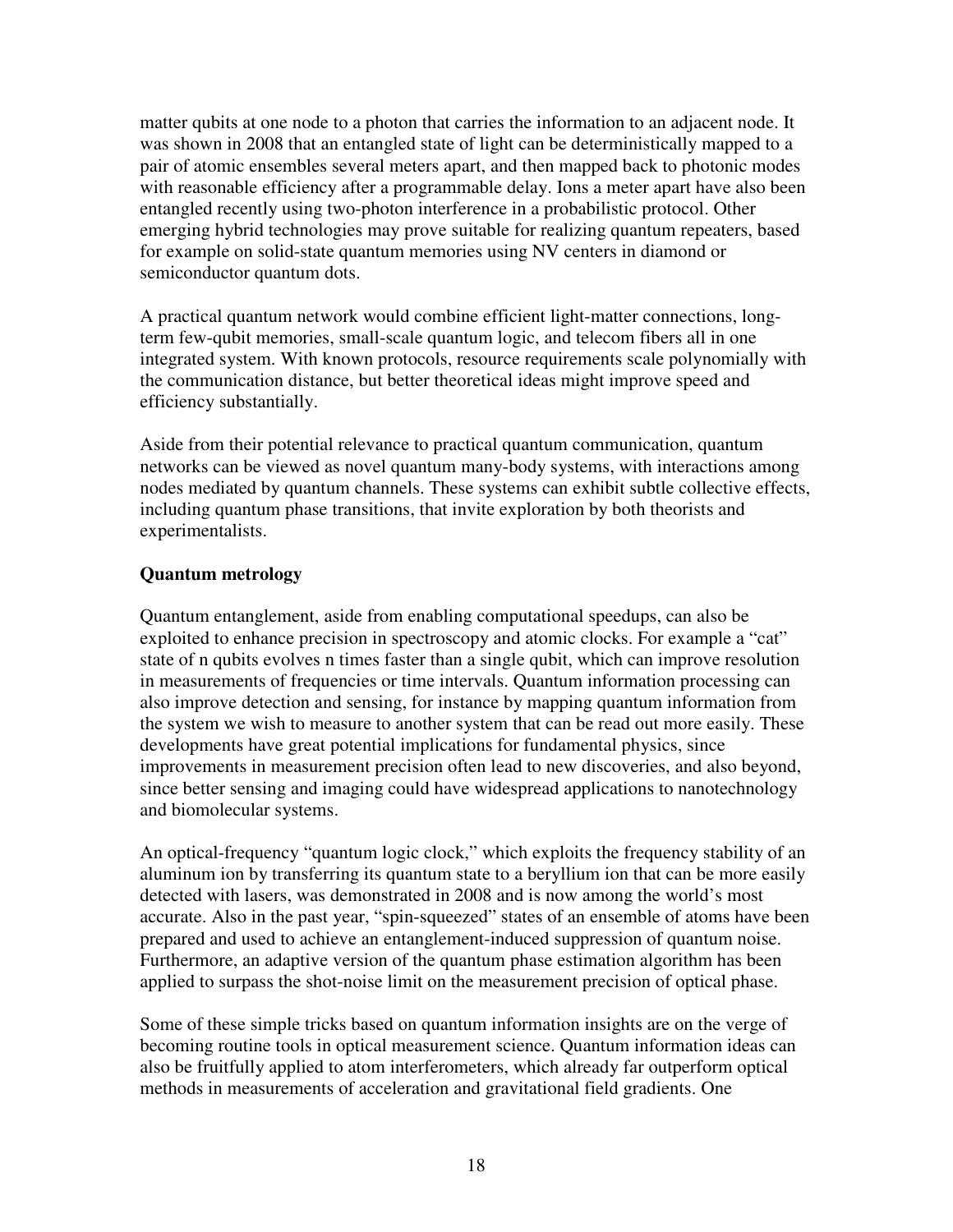possibility is that interactions among atoms in a Bose-Einstein condensate can be exploited to exceed the naïve limits on phase measurement that arise from the Heisenberg uncertainty principle. At any rate, interpreting a measurement procedure as a quantum circuit clarifies the conceptual basis of limitations on precision while also suggesting novel strategies for improving precision.

# **Quantum simulation**

Understanding and predicting the exotic collective behavior of quantum many-body systems is of great intrinsic scientific interest, and may also guide the discovery of new materials with important technological implications. Large-scale quantum computers will be powerful tools for simulating highly-correlated quantum many-body systems, which are hard to simulate classically in many cases of interest. Remarkably, though general purpose quantum computers may still be decades away, quantum many-body systems that are beyond the reach of currently available computers can already be simulated today using experimental tools developed by atomic physicists.

For example, an optical lattice formed by a web of interfering laser beams can be uniformly filled with ultracold atoms, and the interactions among the atoms can be tuned by adjusting the strength, frequency, and polarization of the laser light. Using these tools, a reversible quantum phase transition from a conducting state (with long-range phase coherence) to an insulating state (with atoms localized at lattice sites) was first achieved in 2002. An experiment in 2008 precisely locating the phase transition was consistent with a recent computer simulation, using the quantum Monte Carlo method, of the twodimensional Bose-Hubbard model. Other recent quantum simulation demonstrations include: the mapping of phase diagrams for quantum phase transitions in antiferromagnetic spinor condensates, determination of the Berezinskii-Kosterlitz-Thouless phase boundary between superfluid and non-superfluid states in a twodimensional Bose gas at nonzero temperature, and the observation of ferromagnetic ordering in a Fermi gas. Experiments in the near future will investigate the phases of the Fermi-Hubbard model, which may provide insights into the still mysterious mechanism of high-temperature superconductivity, and probe the behavior of charged bosons and fermions in simulated magnetic fields.

Though in some ways quantum simulation with ultracold atoms is in the midst of merging with mainstream condensed matter physics, the subject also maintains strong connections with quantum information science. For one thing, quantum information research provides helpful guidance concerning which simulation tasks are likely to be hard for classical digital computers; also, coherent processing tricks borrowed from quantum computing can expand a quantum simulator's capabilities. For example, some exotic phases of matter, like spin liquids and other topological phases, are most easily realized as ground states of Hamiltonians that include complicated terms acting collectively on three or more particles, and these many-body terms can be induced using quantum logic. From another perspective, a quantum simulator might be handy for preparing highly entangled "resource states" that are suitable for measurement-based quantum computation or other coherent processing tasks.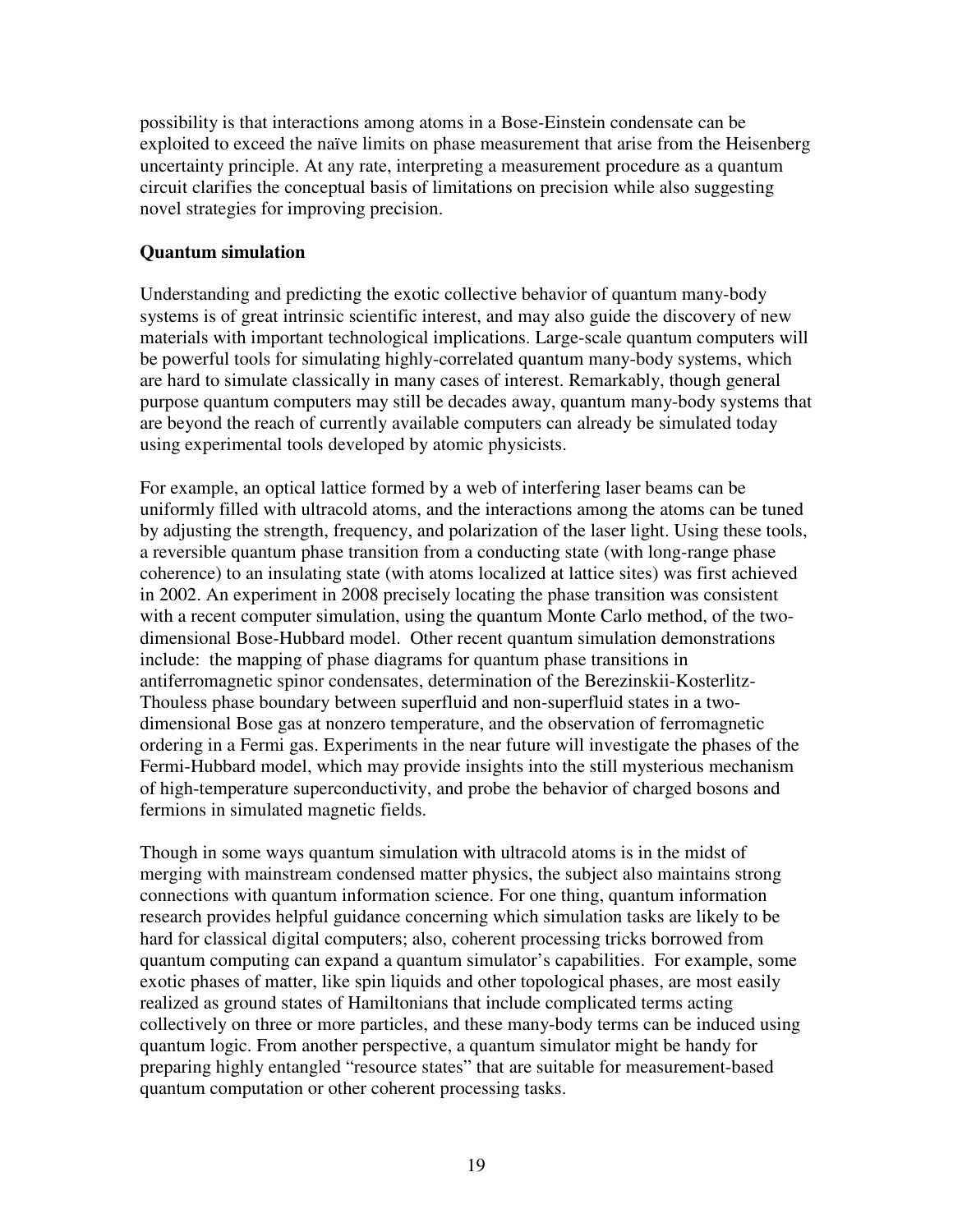Other physical systems besides ultracold atoms might also be useful tools for quantum simulation. For example, trapped polar molecules have strong long-range interactions that can be flexibly tailored to realize a variety of many-body Hamiltonians. Josephson junction arrays have already been used to explore many-body phenomena, though not yet in a fully coherent regime. And ion traps may be well suited for simulations of spin systems on graphs with Ising-like interactions, even when the simulated graph has a geometry much different than the actual physical layout of the ions.

#### **Quantum aspects of mechanical motion**

A central goal of quantum information science is to exhibit and control quantum effects in physical systems that are much larger than atomic size, both to address fundamental scientific questions and to realize new technological capabilities. A particularly ambitious goal is to generate, detect, and exploit quantum states of motion in mesoscopic mechanical systems. Mechanical systems, coupled to microwave resonators or to optical fields, can be used as ultra-sensitive force detectors, as buses in quantum information processors, or as probes of quantum behavior in ordinary matter. Mechanical oscillators have already been used to detect the magnetic force (of order  $10^{-18}$  newtons) due to a single electron spin; mechanical detection of a single nuclear spin, for which the magnetic force is weaker by yet another three orders of magnitude, is a tempting but more distant goal.

Cooling a mesoscopic mechanical oscillator to its quantum (zero-phonon) ground state is a great challenge, but there has been rapid progress within the past year. For example, a mean phonon number of 12 has been achieved by back-action cooling of a mechanical oscillator parametrically coupled to a microwave resonator, and a mean phonon number of about 60 has been reached using resolved sideband laser cooling in a cavity optomechanical system. Furthermore, for the first time nanomechanical motion has been measured with precision surpassing the standard quantum limit, using a microwave analog of a Mach-Zehnder interferometer.

In the relatively near future, it should be possible to cool a variety of mesoscopic mechanical oscillators to their motional ground states, to entangle these systems with qubits and with optical cavities, and to measure decoherence rates for squeezed motional states and other superpositions of motional Fock states. These investigations will test quantum mechanics and decoherence theory in a previously inaccessible regime, and provide powerful new tools for ultra-sensitive measurement of very weak forces.

# **Hybrid quantum systems**

Qubits based on different physical systems are each best suited for different tasks. Photons are useful for transmitting quantum information, but difficult to store and process. Nuclear spins are excellent quantum memories but hard to access. Qubits encoded using electric charges can be fabricated en masse and are easy to manipulate and measure, but they decohere quickly. To realize practical quantum technologies, we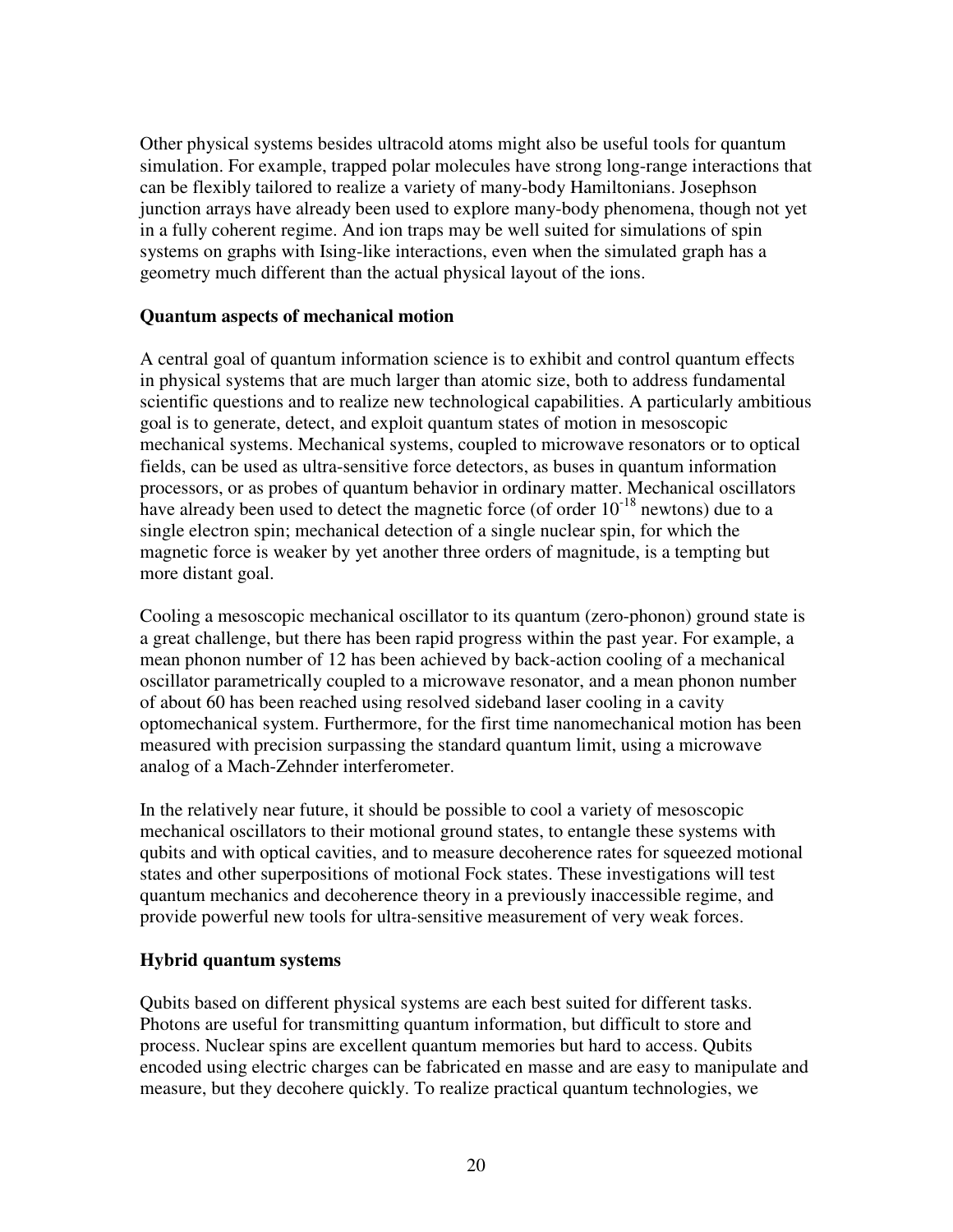should learn to combine the complementary advantages of different qubits in integrated systems, for example by using solid state devices for quantum processing, and atomicmolecular-optical (AMO) devices for quantum memory and communication. To take full advantage of the complementary strengths of solid-state and AMO tools, however, we will need reliable coherent quantum interfaces between these different systems.

Realizing good interfaces is a challenge, but recently there have been a variety of promising proposals. Part of the difficulty is that, in order to couple strongly to a (cold) solid-state quantum device, an atom may need to be trapped close to a surface inside a cryostat. One idea is to achieve cavity-mediated strong coupling of a single atom trapped in an optical lattice with an oscillating mechanical membrane. Coupling distantly separated trapped ions or neutral atoms using photons is another potentially important hybrid technology. Various possibilities are being pursued for coupling superconducting circuits to spins, ions, molecules, and mechanical resonators. And spin qubits in diamond, manipulated by optical techniques, have been used to demonstrate a nanoscale magnetic sensor with an unprecedented combination of sensitivity and spatial resolution.

The quest for optimal qubits draws heavily from theory, experiment, engineering, and materials science, and the emerging hybrid approaches highlight the importance of developing a wide variety of quantum information platforms, some of which may find niches that are hard to anticipate. Hybrid quantum systems might provide a path toward powerful general purpose quantum computers, but even if not the new technological capabilities that emerge are bound to have widespread implications for science and engineering.

# **Some open questions in quantum information science**

Here we list some open questions, mostly drawn from the workshop presentations, that are being addressed by current research. The questions listed are merely representative examples; they are not necessarily more interesting or more important than questions that are omitted. For further context, see the Research Snapshots and the online workshop presentations.

The questions range from more theoretical questions toward the beginning of the list to questions relating more to experiment and technology toward the end. We have divided the list into a few broad categories, but the boundaries between categories are fuzzy, and some of the questions might easily have been classified differently.

# *Algorithms*

Can we find new quantum algorithms for solving problems that are believed to be hard for classical computers but not NP-hard, such as graph isomorphism, lattice problems, the unknotting problem, computing Nash equilibria, and computing partition functions of statistical-mechanical models?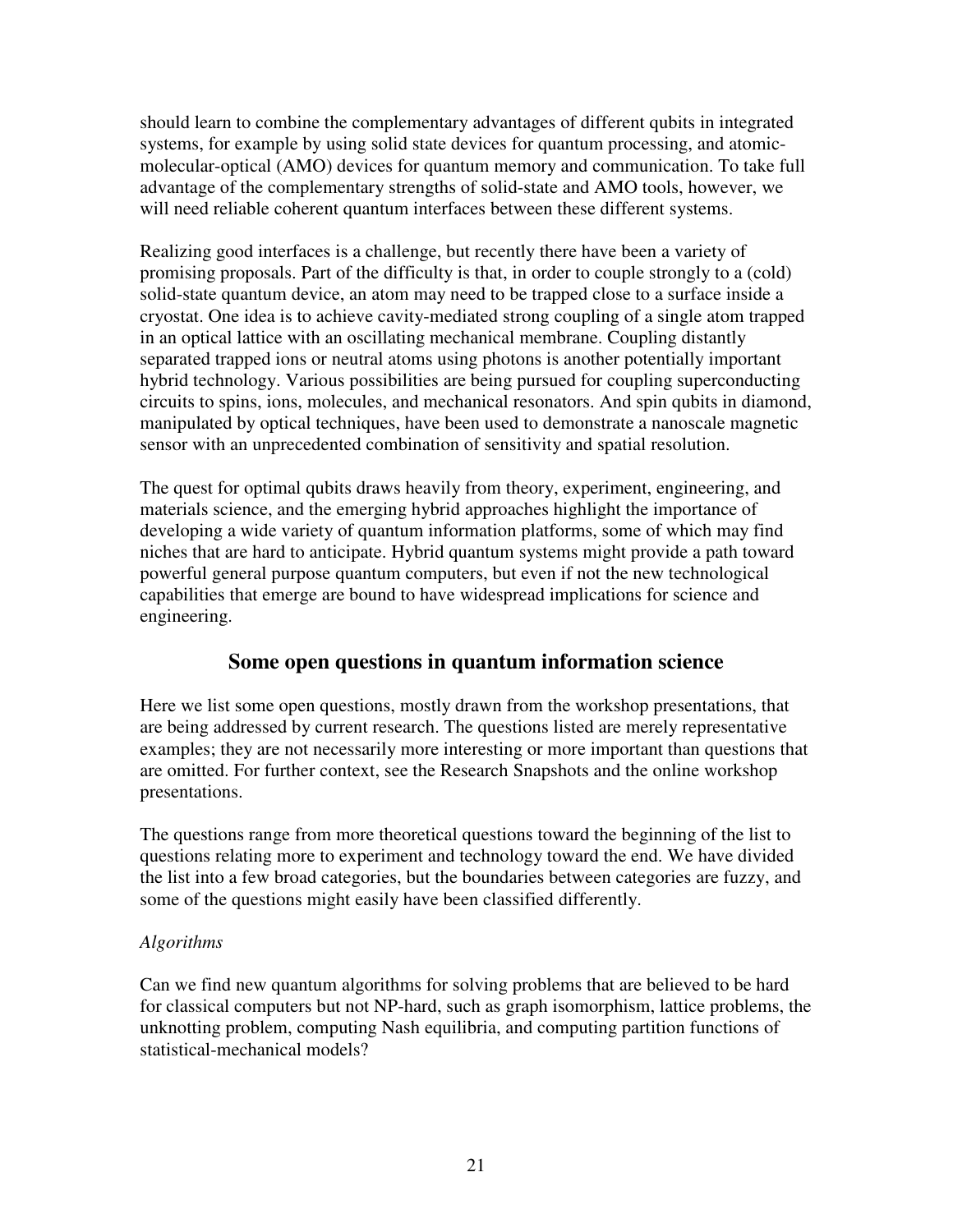Can we find new quantum algorithms that achieve exponential speedups relative to classical computers based on representation theory, on the Fourier transform, and on other transforms?

Can we find new quantum algorithmic speedups using physics-inspired methods such as quantum walks on graphs and adiabatic quantum computation?

Can we find entirely new techniques for constructing quantum algorithms that achieve significant speedups?

# *Complexity*

How does BQP, the class of problems solvable in polynomial time on a quantum computer, relate to classical complexity classes, and in particular what is the smallest classical complexity class that contains BQP?

How powerful is the class QMA, the quantum analog of NP, for which a complete problem is computing approximately the ground-state energy of a local Hamiltonian? How is the hardness of the local Hamiltonian problem affected when, for example, the Hamiltonian is "frustration free" or a sum of commuting terms?

The classical Probabilistically-Checkable-Proof (PCP) theorem indicates that it is hard for classical computers to find approximate solutions to classical constraint satisfaction problems. Is there a quantum version of the PCP theorem, and if so what are its implications?

What properties of a computational problem imply that the speedup achieved by a quantum computer over a classical computer is at best polynomial?

How powerful are multi-prover quantum interactive proof systems?

Are there quantum correlations other than entanglement that can be exploited for quantum information processing, for example in mixed-state quantum computers?

# *Cryptography / Communication*

Are there efficient classical public key cryptosystems that are plausibly resistant to attacks by quantum computers, and more concretely, can quantum computers break lattice-based cryptosystems?

What are the implications of quantum cryptography for cryptographic tasks beyond key distribution, such as anonymous voting and counterfeit-proof money?

Can we formulate a rigorous, comprehensive theory of quantum games with multipleround interactions, and if so, what are the implications for cryptography, computational complexity, communication complexity, and distributed computation?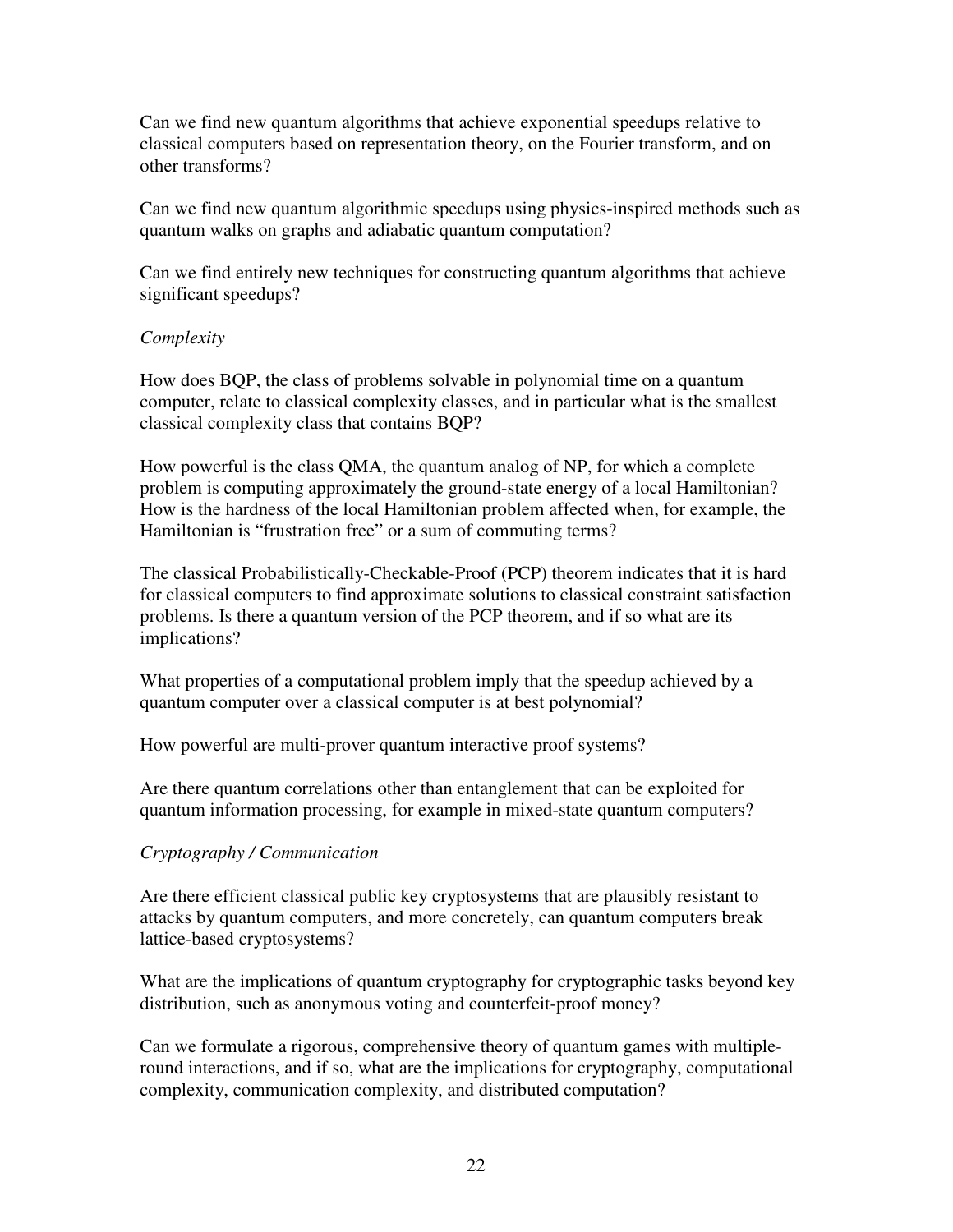Are there general protocols that allow a classical verifier to check that a quantum computer is operating correctly?

Can we prove the security of practical quantum key distribution against side-channel attacks based on device-independent assumptions?

Can symmetric ciphers be used to expand quantum-distributed keys while remaining resistant to quantum and classical cryptanalysis?

Can we extend the range of practical, secure quantum communication using quantum repeaters?

How can quantum protocols using currently available technology improve the security of practical cryptographic tasks under the assumption, presumably valid in the near term, that large-scale quantum computers for cryptanalysis are not available?

Can we find useful formulas for the quantum capacities, classical capacities, and private capacities of quantum channels?

#### *Simulation*

What quantum many-body systems of interest in physics and chemistry can be simulated using classical computers? Using quantum simulators? Using large-scale quantum computers?

For ground states of gapped local Hamiltonians in one spatial dimension, there is a succinct classical description in terms of matrix-product states, and the entanglement entropy of a subsystem scales like the size of its boundary (the "area law"). How do these results generalize to other physically relevant quantum many-body systems, particularly in higher dimensions?

Can exotic nonabelian topological phases of quantum matter be realized using ultracold atoms or molecules, and can the nonabelian statistics of the quasiparticles be confirmed?

Are there efficient mechanisms for cooling ultracold atoms to the low temperatures needed for studying strongly correlated physics, and what are the fundamental limits on heating rates in such systems?

Can quantum-many-body systems be simulated reliably by analog quantum simulators without using error correction?

What quantum phase transitions and other exotic collective phenomena can occur in quantum networks?

Can quantum computers efficiently simulate models of quantum field theory and quantum gravity?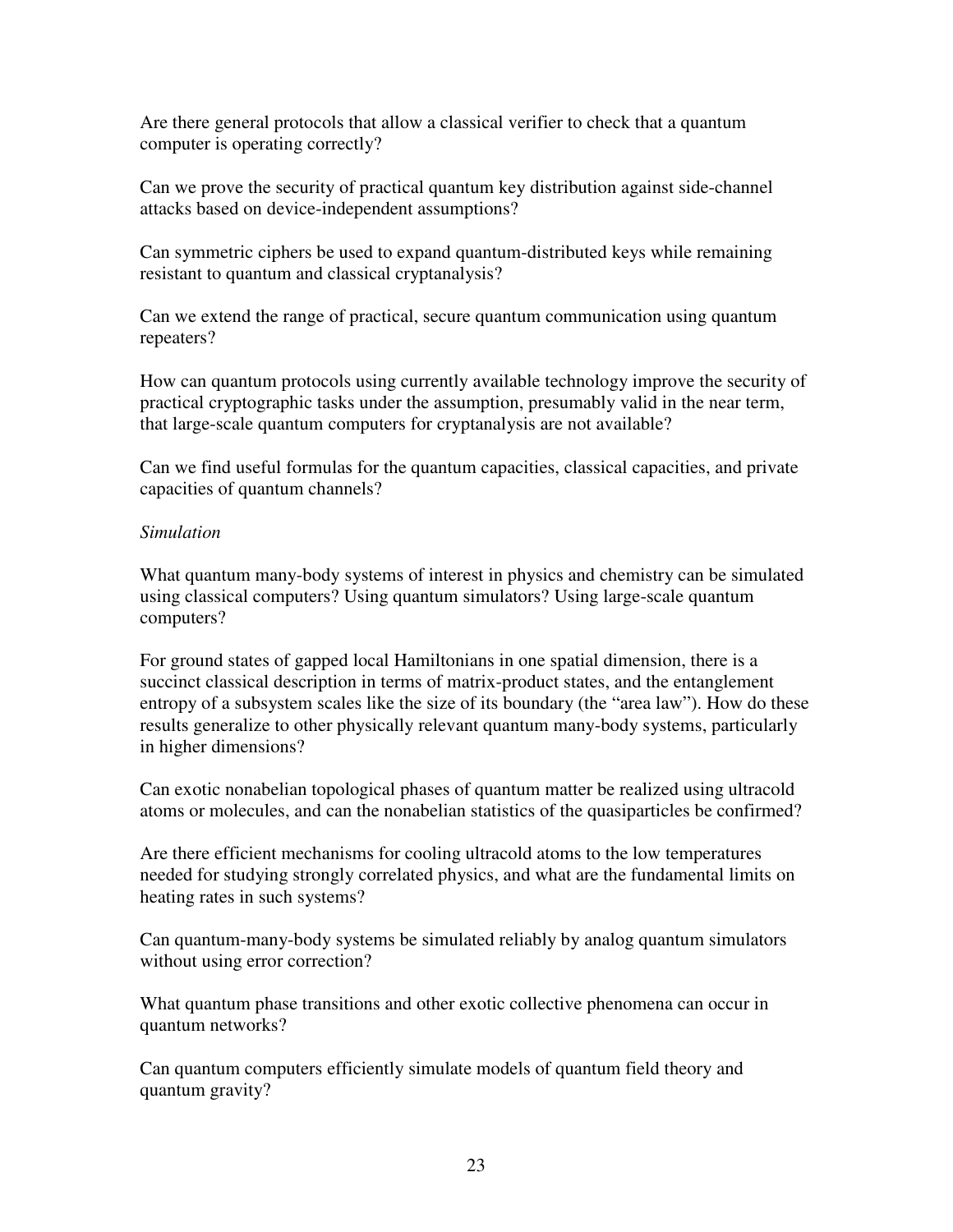#### *Physics foundations*

Will as yet undiscovered principles of fundamental physics prevent large-scale quantum computers from ever working?

Can the strength of nonlocal correlations allowed in quantum theory be derived from deeper physical or mathematical principles?

Can insights about quantum information deepen our understanding of the foundations of quantum statistical physics and thermodynamics?

Can violations of local realism be confirmed in loophole-free experiments?

#### *Systems*

What useful quantum information processing tasks can be performed with a small number of logical qubits?

What are the overriding systems-control challenges for large-scale quantum computing, and can these be met?

Will fault-tolerant quantum computing work against all noise mechanisms in realizable quantum processors?

Can we build self-correcting quantum memories that protect quantum states physically, without active error correction?

Can we find systems in two or three dimensions, either "naturally" occurring or purposefully engineered, that are suited for topologically protected universal quantum computation?

How well can we control quantum systems using coherent feedback?

# *Implementation / Hardware*

Can any of the proposed quantum processors reach the accuracy requirements for scalable fault-tolerant quantum computing?

What are pros and cons of gallium arsenide, silicon, carbon, and other materials as substrates for spin qubits, and how can various decoherence effects be minimized in these materials?

What methods for encoding logical spin qubits are best suited for minimizing decoherence, improving control, and realizing error correction?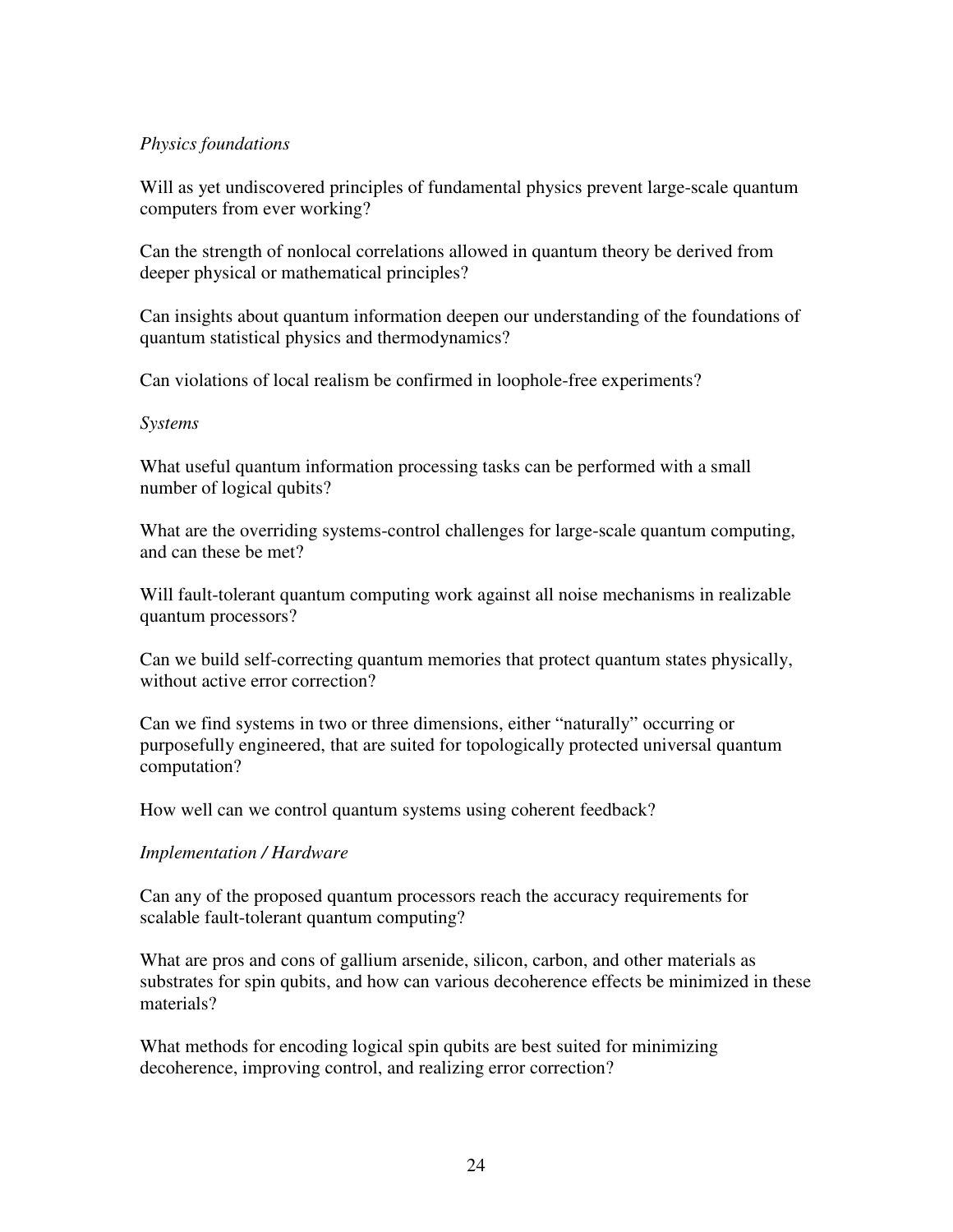What are the pros and cons of phase qubits, flux qubits, and charge qubits in superconducting circuits, and how can we improve the coherence times and controllability of these qubits?

Can we do useful continuous-variable quantum information processing with superconducting circuits and microwave resonators?

Can we perform quantum information processing in a solid-state system at room temperature, for example using nitrogen-vacancy centers in diamond?

Can we confirm nonabelian statistics in fractional quantum Hall systems, and demonstrate measurement-only topological quantum computing?

Can the optical control required for large-scale trapped-ion or trapped-neutral-atom quantum computing be achieved, and can the laser power requirements be substantially reduced, for example by executing quantum gates using radio-frequency magnetic fields?

Can optical links be used to distribute quantum entanglement efficiently between separated ion trap processors, between trapped-neutral-atom processors, or between such processors and other quantum processors?

Can accurate long-distance entangling gates be performed on pairs of neutral atoms using, for example, highly excited Rydberg states?

Can we realize a practical, scalable quantum computer that processes quantum information encoded in photons?

Can we cool mesoscopic mechanical oscillators to their motional ground states, squeeze them, and entangle them?

# *Implications*

What are the advantages in principle of entangled and other non-classical states for metrology, and can these produce practical gains? For example, can we exploit quantum entanglement to improve the sensitivity of atomic clocks and gravity gradiometers by orders of magnitude?

Can we improve the sensitivity of quantum sensors using novel methods for error and noise suppression?

Can we exploit the enhanced communication capabilities of quantum channels to improve communication rates over presently installed telecommunication systems?

Can we find powerful practical applications of quantum computers to quantum chemistry, for example by speeding up simulations of chemical dynamics and computations of molecular ground-state and excited-state energies?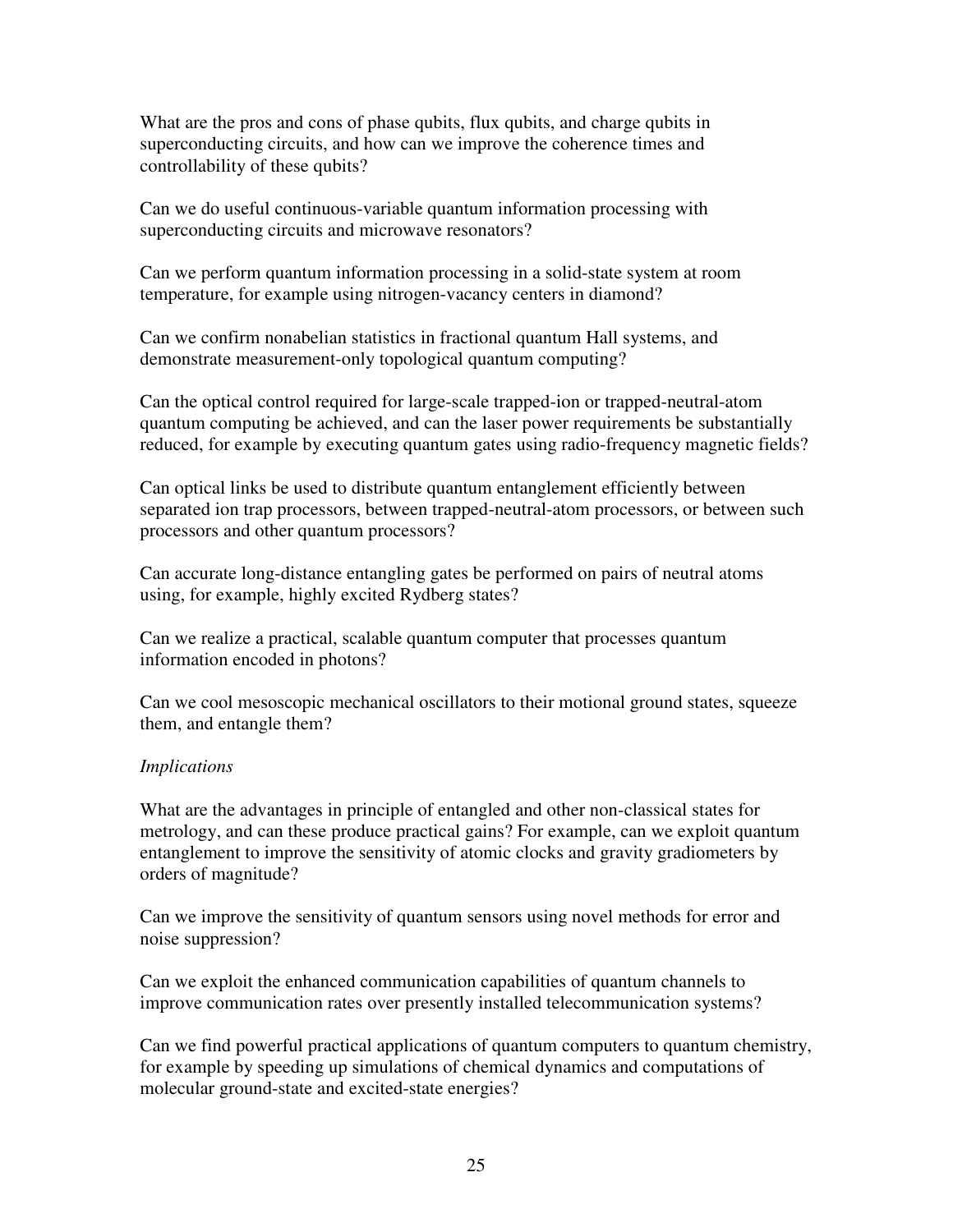Can quantum simulations using ultracold atoms in optical lattices or arrays of trapped ions deepen our understanding of high-temperature superconductivity, and suggest new materials that are superconducting at higher temperatures?

Can concepts from quantum information science help us understand natural processes like energy transfer in photosynthetic complexes?

Can spin-offs from research on fault-tolerant quantum systems facilitate the realization of low-power fault-tolerant classical computers built from unreliable nanoscale components.

Can algorithmic cooling enhance magnetic resonance imaging?

Can quantum information methods help us to image biomolecular systems at the atomic scale?

What totally novel and unexpected applications can we find for the essentially quantum phenomena of superposition and entanglement?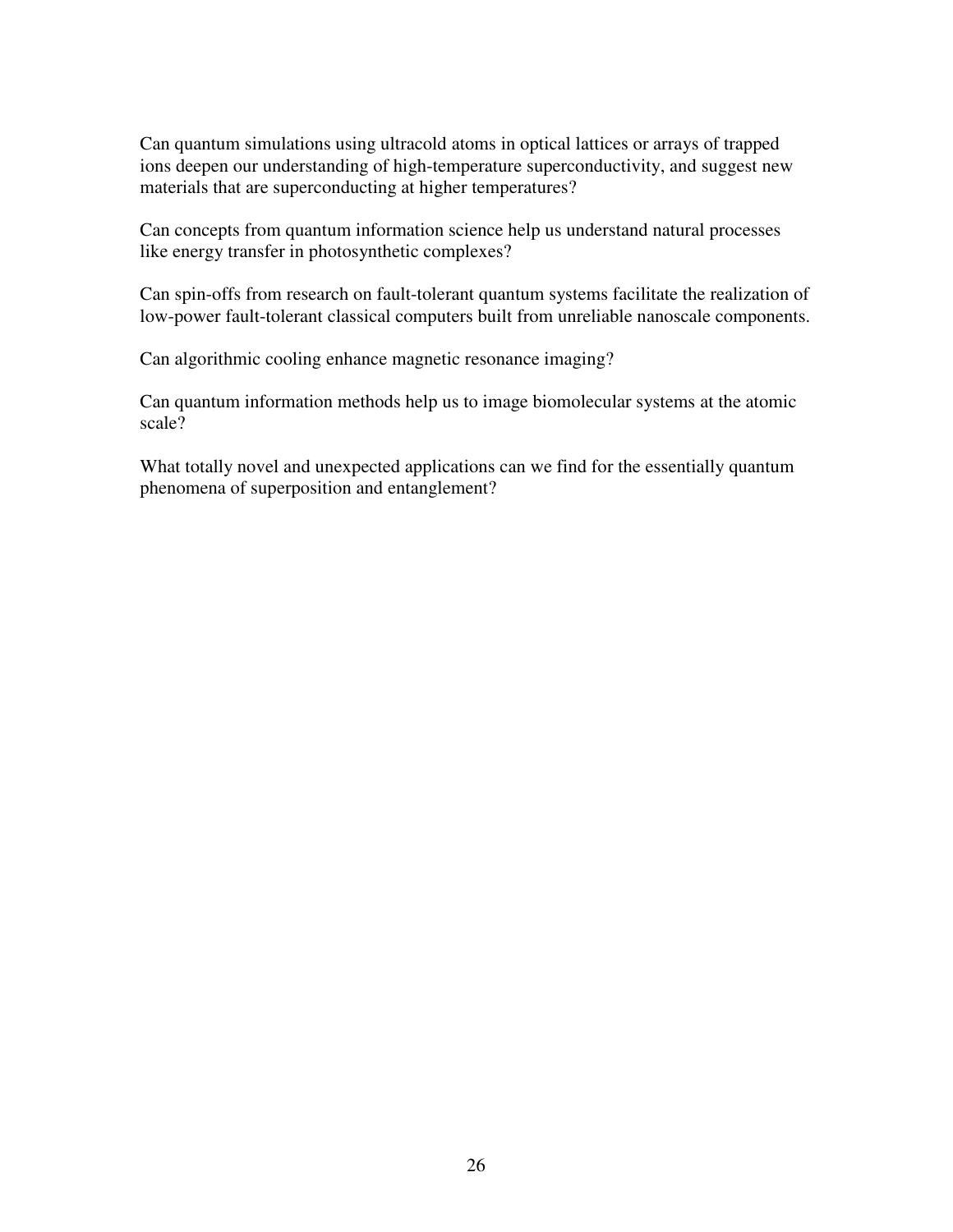#### **Appendix A**

#### Workshop on Quantum Information Science 23-25 April 2009, Vienna, VA Program

Thursday Morning

8:30 -- 8:45 Carl Williams, The NSTC, OSTP, and the SQIS

8:45 – 9:20 Charles Bennett, Quantum information theory

9:20 – 9:55 Charles Marcus, Semiconductor qubits

9:55 – 10:30 Umesh Vazirani, Quantum algorithms and complexity

10:50 – 11:25 Robert Schoelkopf, Quantum computing with superconducting circuits

11:25 – 12:00 Michael Freedman, Topological quantum computing

Thursday Afternoon

1:45 – 2:20 John Preskill, Fault-tolerant quantum computation

2:20 – 2:55 Mikhail Lukin, Hybrid approaches to quantum information science

2:55 – 3:30 Leonard Schulman, Quantum algorithms with exponential speedups

3:50 – 4:25 Mark Kasevich, Atom interferometry

4:25 – 5:00 Scott Aaronson, Quantum complexity and fundamental physics

5:00 – 5:35 Isaac Chuang, Quantum architecture: from devices to systems

Thursday Evening

7:30 – 9:00 Open session

Friday Morning

8:45 – 9:20 Peter Zoller, Quantum information science with AMO

9:20 – 9:55 David Wineland, Quantum information processing and metrology with ions

9:55 – 10:30 Andris Ambainis, Quantum algorithms with polynomial speedups

10:50 – 11:25 William Phillips, Quantum information, computing, and simulation with cold atoms

11:25 – 12:00 Anthony Leggett, Testing quantum mechanics towards the level of everyday life: recent results and current prospects

Friday Afternoon

1:45 – 2:20 Dorit Aharonov, Quantum Hamiltonian complexity

2:20 – 2:55 Raymond Laflamme, NMR quantum information processing: successes and challenges

2:55 – 3:30 Barbara Terhal, Complexity of simulating quantum systems on classical computers

3:50 – 4:25 Paul Kwiat, Optical quantum information processing

4:25 – 5:00 Alán Aspuru-Guzik, Quantum computation for chemistry

5:00 – 5:35 Anne Broadbent, Universal blind quantum computation

Friday Evening 7:30 – 9:00 Open session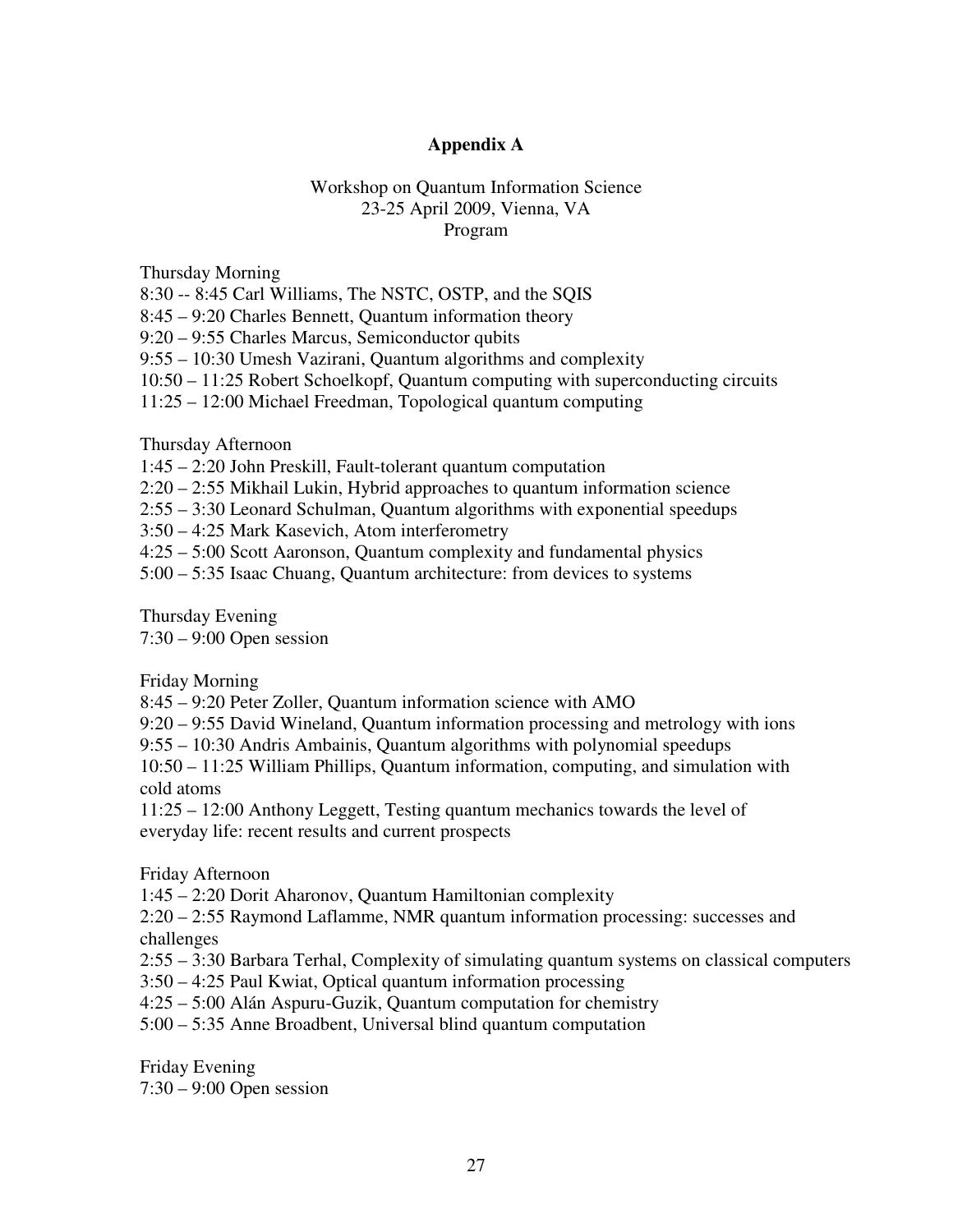Saturday Morning

8:45 – 9:20 Norbert Lütkenhaus, Quantum key distribution

9:20 – 9:55 Jeff Kimble, Quantum networks: the interface of light and matter

9:55 – 10:30 John Watrous, Modeling quantum interactions as games

10:50 – 11:25 Keith Schwab, Experimental pursuit of the quantum aspects of mechanical motion

11:25 – 12:00 Birgitta Whaley, Quantum control of qubits and quantum systems

# **Appendix B**

#### Workshop on Quantum Information Science 23-25 April 2009, Vienna, VA Participants

| $\mathbf{1}$   | Aaronson         | Scott      | MIT                                 |
|----------------|------------------|------------|-------------------------------------|
| $\overline{2}$ | Abo-Shaeer       | Jamil      | <b>Booz Allen</b>                   |
| 3              | Aharonov         | Dorit      | Hebrew University, Jerusalem        |
| $\overline{4}$ | Ahmed            | Ergin      | Temple University                   |
| 5              | Aizenman         | Morris     | <b>National Science Foundation</b>  |
| 6              | Alsing           | Paul       | Air Force Research Laboratory       |
| 7              | Altepeter        | Joseph     | Northwestern University             |
| 8              | Ambainis         | Andris     | University of Latvia                |
| 9              | Arrowood         | Drew       | Microsoft                           |
| 10             | Aspuru-Guzik     | Alán       | <b>Harvard University</b>           |
| 11             | Aubrey           | Joysree    | Los Alamos National Lab             |
| 12             | <b>Barnum</b>    | Howard     | Los Alamos National Laboratory      |
| 13             | <b>Barton</b>    | Daniel     | <b>Sandia National Laboratories</b> |
| 14             | Beavan           | Sarah      | NIST / ANU                          |
| 15             | Behrman          | Elizabeth  | Wichita State University            |
| 16             | Behunin          | Ryan       | University of Maryland              |
| 17             | <b>Bennett</b>   | Charles H. | <b>IBM Research Yorktown</b>        |
| 18             | Berberian        | John       | Berberian & Company                 |
| 19             | Bienfang         | Joshua     | <b>NIST</b>                         |
| 20             | <b>Boisvert</b>  | Ronald     | <b>NIST</b>                         |
| 21             | <b>Boshier</b>   | Malcolm    | Los Alamos National Laboratory      |
| 22             | <b>Brandt</b>    | Howard     | <b>Army Research Laboratory</b>     |
| 23             | <b>Braun</b>     | Daniel     | University Toulouse and JQI         |
| 24             | <b>Broadbent</b> | Anne       | IQC, University of Waterloo         |
| 25             | <b>Brown</b>     | <b>Ben</b> | DOE Office of Science               |
| 26             | <b>Brown</b>     | Roger      | JQI                                 |
| 27             | <b>Buice</b>     | Michael    | <b>NIH</b>                          |
| 28             | Calder           | Austin     | <b>National Security Agency</b>     |
| 29             | Caldwell         | Denise     | <b>NSF</b>                          |
| 30             | Campbell         | Wes        | U. Maryland / JQI                   |
| 31             | Carroll          | Malcolm    | <b>Sandia National Labs</b>         |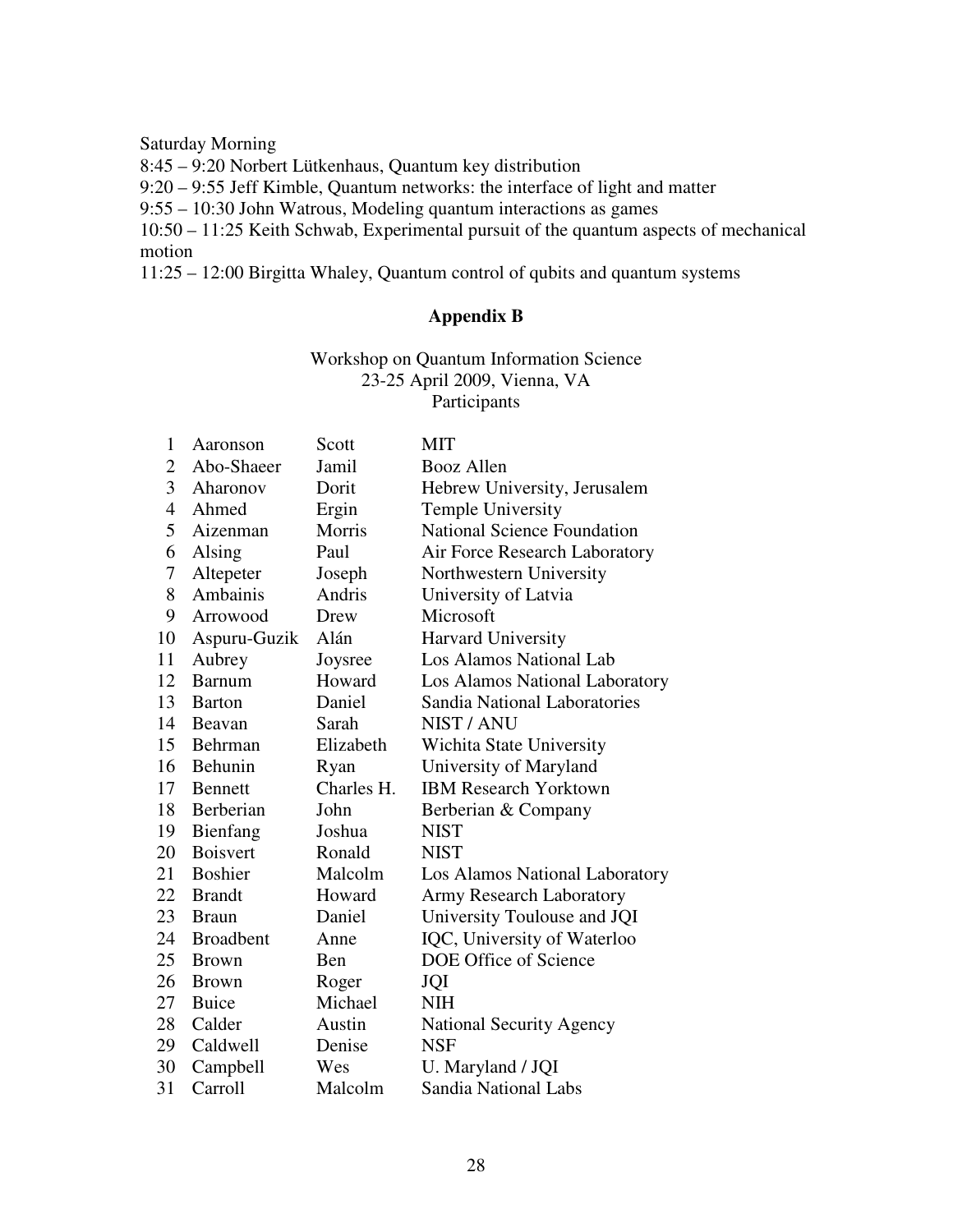| 32 | Chapuran    | Thomas        | Telcordia                          |
|----|-------------|---------------|------------------------------------|
| 33 | Chen        | Jun           | <b>NIST</b>                        |
| 34 | Chijioke    | Akobuije      | <b>NIST</b>                        |
| 35 | Chuang      | Ike           | МIТ                                |
| 36 | Clark       | Charles       | NIST/ONR                           |
| 37 | Côté        | Robin         | <b>UConn</b>                       |
| 38 | Cross       | Andrew        | <b>SAIC</b>                        |
| 39 | Curcic      | Tatjana       | <b>AFOSR</b>                       |
| 40 | Deng        | Lu            | <b>NIST</b>                        |
| 41 | Deutsch     | Ivan          | University of New Mexico           |
| 42 | Dowling     | Jonathan      | Louisiana State University         |
| 43 | Draper      | <b>Thomas</b> | <b>National Security Agency</b>    |
| 44 | Dutt        | Gurudev       | University of Pittsburgh           |
| 45 | Dutton      | Zachary       | <b>BBN</b> Technologies            |
| 46 | Eastin      | <b>Bryan</b>  | <b>NIST</b>                        |
| 47 | Economou    | Sophia        | Naval Research Lab                 |
| 48 | Edwards     | Mark          | Georgia Southern University        |
| 49 | Flammia     | <b>Steve</b>  | Perimeter Institute                |
| 50 | Fleming     | Chris         | <b>UMD:CP</b>                      |
| 51 | Franson     | James         | <b>UMBC</b>                        |
| 52 | Freedman    | Michael       | Microsoft                          |
| 53 | Fuller-Mora | Wendy         | NSF                                |
| 54 | Galang      | Jemellie      | <b>NIST</b>                        |
| 55 | Goldberg    | Lawrence      | <b>National Science Foundation</b> |
| 56 | Goldfield   | Evelyn        | <b>National Science Foundation</b> |
| 57 | Goldschmidt | Elizabeth     | Joint Quantum Institute            |
| 58 | Graber      | James         | Library of Congress                |
| 59 | Habif       | Jonathan      | <b>BBN</b> Technologies            |
| 60 | Hall        | Tracy         | <b>Brigham Young University</b>    |
| 61 | Han         | Siyuan        | University of Kansas               |
| 62 | Harrington  | Jim           | Los Alamos National Laboratory     |
| 63 | Hearne      | Sean          | Sandia National Labs               |
| 64 | Heiligman   | Mark          | <b>JARPA</b>                       |
| 65 | Ho          | Kwan-yuet     | University of Maryland             |
| 66 | Houck       | Andrew        | Princeton University               |
| 67 | Hu          | Anzi          | Joint Quantum Institute, UMD/NIST  |
| 68 | Hu          | Xuedong       | JQI, University of Maryland        |
| 69 | Hughes      | Richard       | Los Alamos National Lab            |
| 70 | Jacobs      | <b>Bryan</b>  | Johns Hopkins                      |
| 71 | Jingyun     | Fan           | <b>NIST</b>                        |
| 72 | Joynt       | Robert        | Univ. of Wisconsin-Madison         |
| 73 | Kaminsky    | William       | MIT                                |
| 74 | Kannan      | Sampath       | <b>NSF</b>                         |
| 75 | Kasevich    | Mark          | Stanford                           |
| 76 | Kim         | Kihwan        | JQI                                |
| 77 | Kimble      | Jeff          | Caltech                            |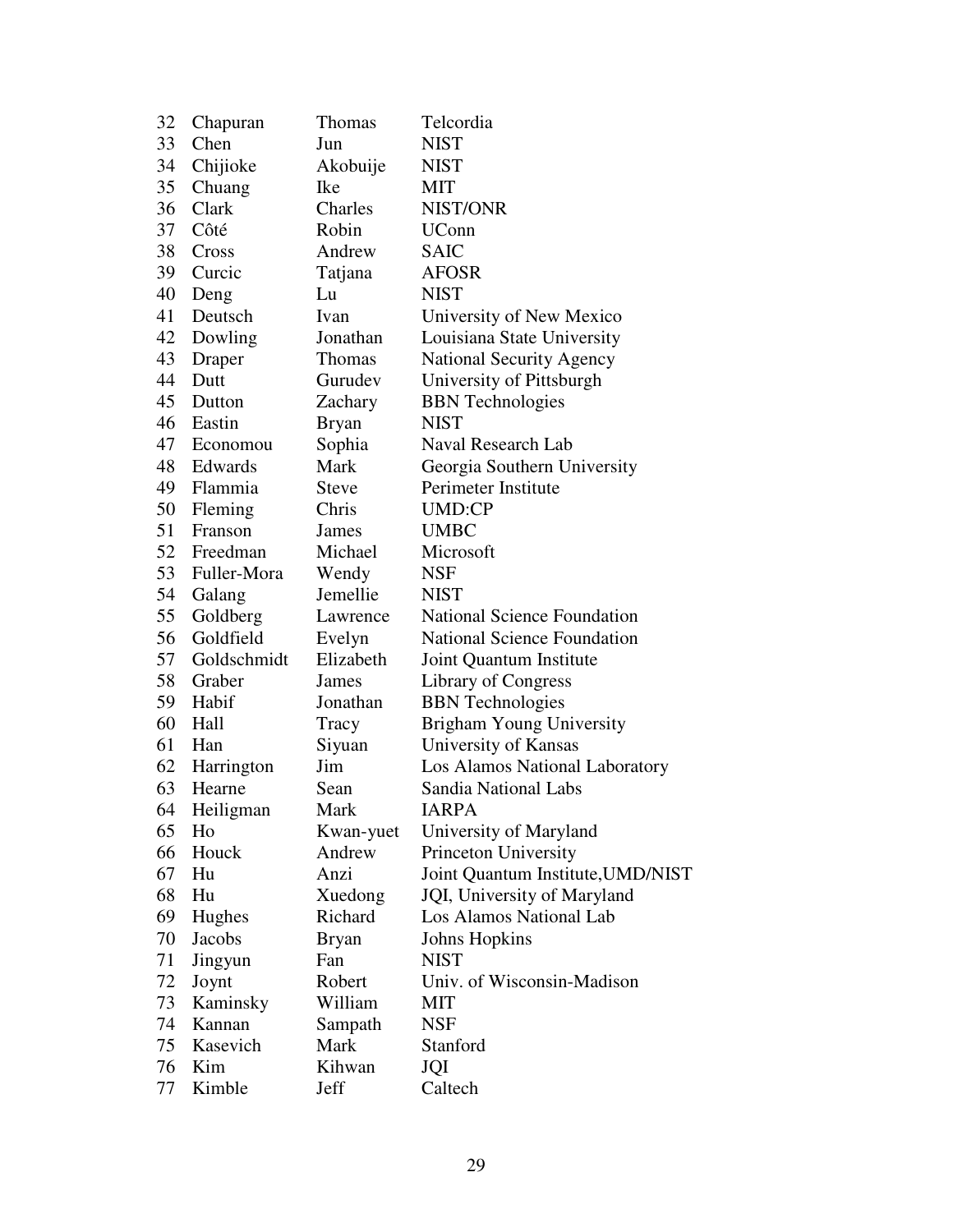| 78  | Kosloski      | Jon         | <b>LTS</b>                                         |
|-----|---------------|-------------|----------------------------------------------------|
| 79  | Kotochigova   | Svetlana    | Temple University                                  |
| 80  | Krause        | Jeff        | Department of Energy                               |
| 81  | Kruger        | Marvin      | Lab for Physical Sciences                          |
| 82  | Kuo           | Paulina     | <b>NIST</b>                                        |
| 83  | Kwiat         | Paul        | Univ. Illinois                                     |
| 84  | Lababidi      | Mahmoud     | <b>GMU</b>                                         |
|     | 85 Lackey     | <b>Brad</b> | National Information Assurance Research Laboratory |
| 86  | Laflamme      | Raymond     | University of Waterloo                             |
| 87  | Landahl       | Andrew      | University of New Mexico                           |
| 88  | Lanzagorta    | Marco       | <b>ITT</b> Corporation                             |
| 89  | Lee           | Jason       | George Mason University                            |
| 90  | Leggett       | Tony        | U. Illinois at Urbana-Champaign                    |
| 91  | Leibholz      | Stephen     | TechLabs                                           |
| 92  | Lin           | Yu-Ju       | <b>NIST</b>                                        |
| 93  | Ling          | Alexander   | <b>JQI</b> and NIST                                |
| 94  | Lippel        | Philip      | <b>WTEC</b>                                        |
| 95  | Liu           | Yingmei     | <b>JQI/NIST</b>                                    |
| 96  | Logan         | George      | L. P. S.                                           |
| 97  | Lukin         | Mikhail     | Harvard University                                 |
| 98  | Lundblad      | Nathan      | NIST/JQI/UMD                                       |
| 99  | Luo           | Le          | University of Maryland                             |
| 100 | Luong         | Bao         | DoD                                                |
| 101 | Lütkenhaus    | Norbert     | Institute for Quantum Computing, Waterloo          |
| 102 | Luvaul        | Michael     | <b>McMurry University</b>                          |
| 103 | Lyyra         | Marjatta    | <b>Temple University</b>                           |
| 104 | Malkova       | Natalia     | NIST/JQI                                           |
| 105 | Manferdelli   | John        | <b>Microsoft Corporation</b>                       |
| 106 | <b>Marcus</b> | Charles     | Harvard University                                 |
| 107 | Maska         | Maciej      | University of Silesia                              |
| 108 | Maslov        | Dmitry      | <b>National Science Foundation</b>                 |
| 109 | Mathey        | Ludwig      | <b>NIST</b>                                        |
| 110 | Matsukevich   | Dzmitry     | Univ. of Maryland                                  |
| 111 | Maunz         | Peter       | JQI / U of Maryland                                |
| 112 | McCracken     | James       | <b>SAIC</b>                                        |
| 113 | Meisner       | <b>Bob</b>  | <b>NNSA</b>                                        |
| 114 | Metcalfe      | Michael     | <b>NIST</b>                                        |
| 115 | Migdall       | Alan        | NIST, JQI                                          |
| 116 | Miller        | Keith       | <b>Laboratory for Physical Sciences</b>            |
| 117 | Miller        | Warner      | Florida Atlantic University                        |
| 118 | Mitra         | Kaushik     | NIST, Gaithersburg                                 |
| 119 | Mizel         | Ari         | Science Applications International Corporation     |
| 120 | Monroe        | Christopher | JQI and Univ. Maryland                             |
| 121 | Mote          | Safa        | <b>UMD</b>                                         |
| 122 | Muniz         | Sergio      | <b>JQI - UMD/NIST</b>                              |
| 123 | Nam           | Sae Woo     | <b>NIST</b>                                        |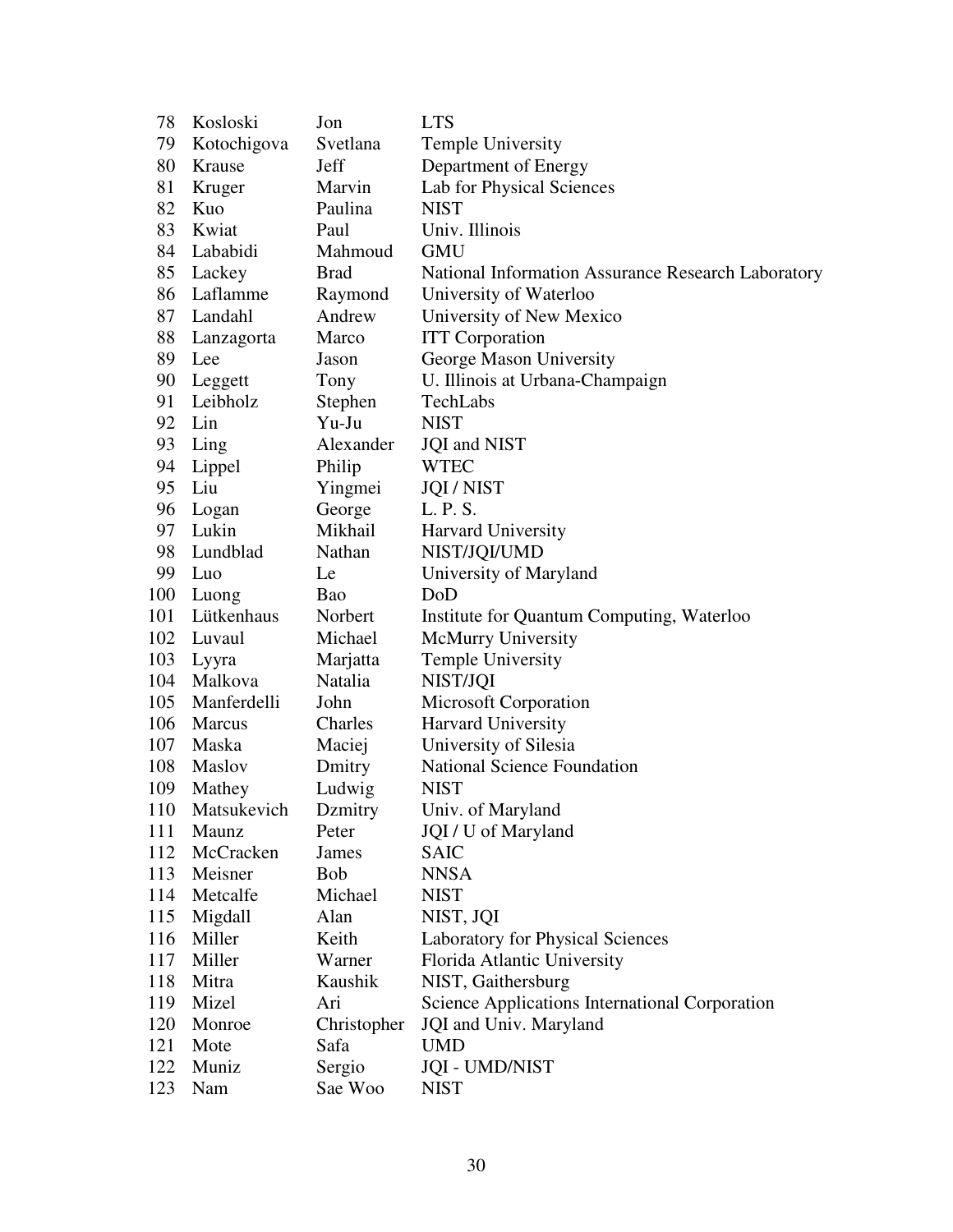| 124 | Obenland      | Kevin          | SAIC                             |
|-----|---------------|----------------|----------------------------------|
| 125 | Orozco        | Luis           | Joint Quantum Institute          |
| 126 | Peters        | <b>Nick</b>    | Telcordia Technologies           |
|     | 127 Pfister   | Olivier        | U. of Virginia                   |
| 128 | Phillips      | Bill           | <b>NIST</b>                      |
| 129 | Phillips      | Nate           | College of William & Mary        |
| 130 | Plunk         | Gabriel        | University of Maryland           |
| 131 | Polyakov      | Sergey         | NIST/JQI                         |
| 132 | Porto         | Trey           | <b>NIST</b>                      |
| 133 | Preskill      | John           | Caltech                          |
| 134 | Quraishi      | Qudsia         | University of Maryland/JQI       |
| 135 | Restelli      | Alessandro     | <b>NIST</b>                      |
| 136 | Reynolds      | Peter          | <b>ARO</b>                       |
| 137 | Roenigk       | Karl           | <b>ODNI</b>                      |
| 138 | Rohlfing      | Celeste        | <b>NSF</b>                       |
| 139 | Rokhinson     | Leonid         | <b>Purdue University</b>         |
| 140 | Rolston       | Steven         | JQI - Univ. of MD                |
| 141 | Rudolph       | Terry          | <b>Imperial College</b>          |
| 142 | Rutter        | Natalia        | Georgetown University            |
| 143 | Santamore     | Deborah        | <b>Temple University</b>         |
| 144 | Schlosser     | Malte          | <b>NIST</b>                      |
| 145 | Schneeberger  | Will           | <b>NIARL</b>                     |
| 146 | Schoelkopf    | Robert         | Yale University                  |
| 147 | Schulman      | Leonard        | Caltech                          |
| 148 | Schwab        | David          | <b>UCLA</b>                      |
| 149 | Schwab        | Keith          | Caltech                          |
| 150 | Shah          | Jag            | <b>DARPA</b>                     |
| 151 | <b>Simons</b> | Matt           | Coll. of William & Mary          |
| 152 | Sinha         | Kanupriya      | University of Maryland           |
| 153 | Sofge         | Don            | <b>Naval Research Laboratory</b> |
| 154 | Srinivasan    | Kartik         | <b>NIST</b>                      |
| 155 | Stwalley      | William        | Univ. of CT                      |
| 156 | Subasi        | Yigit          | University of Maryland           |
| 157 | Sulcoski      | Mark           | DoD                              |
| 158 | Svore         | Krysta         | <b>Microsoft Research</b>        |
| 159 | Tahan         | Charles        | DARPA/Booz Allen                 |
| 160 | Tarman        | Tom            | Sandia National Labs             |
| 161 | Terhal        | <b>Barbara</b> | <b>IBM</b> Research              |
| 162 | Thorbeck      | Ted            | JQI: NIST and U. of Maryland     |
| 163 | Tian          | Ming           | George Mason University          |
| 164 | Tiesinga      | Eite           | <b>JQI/NIST</b>                  |
| 165 | Troupe        | James          | U.S. Navy                        |
| 166 | Tsai          | Chin-Chun      | Cheng Kung University, Taiwan    |
| 167 | van Dam       | Wim            | <b>UC Santa Barbara</b>          |
| 168 | Vazirani      | Umesh          | u.c. berkeley                    |
| 169 | Walck         | Scott          | Lebanon Valley College           |